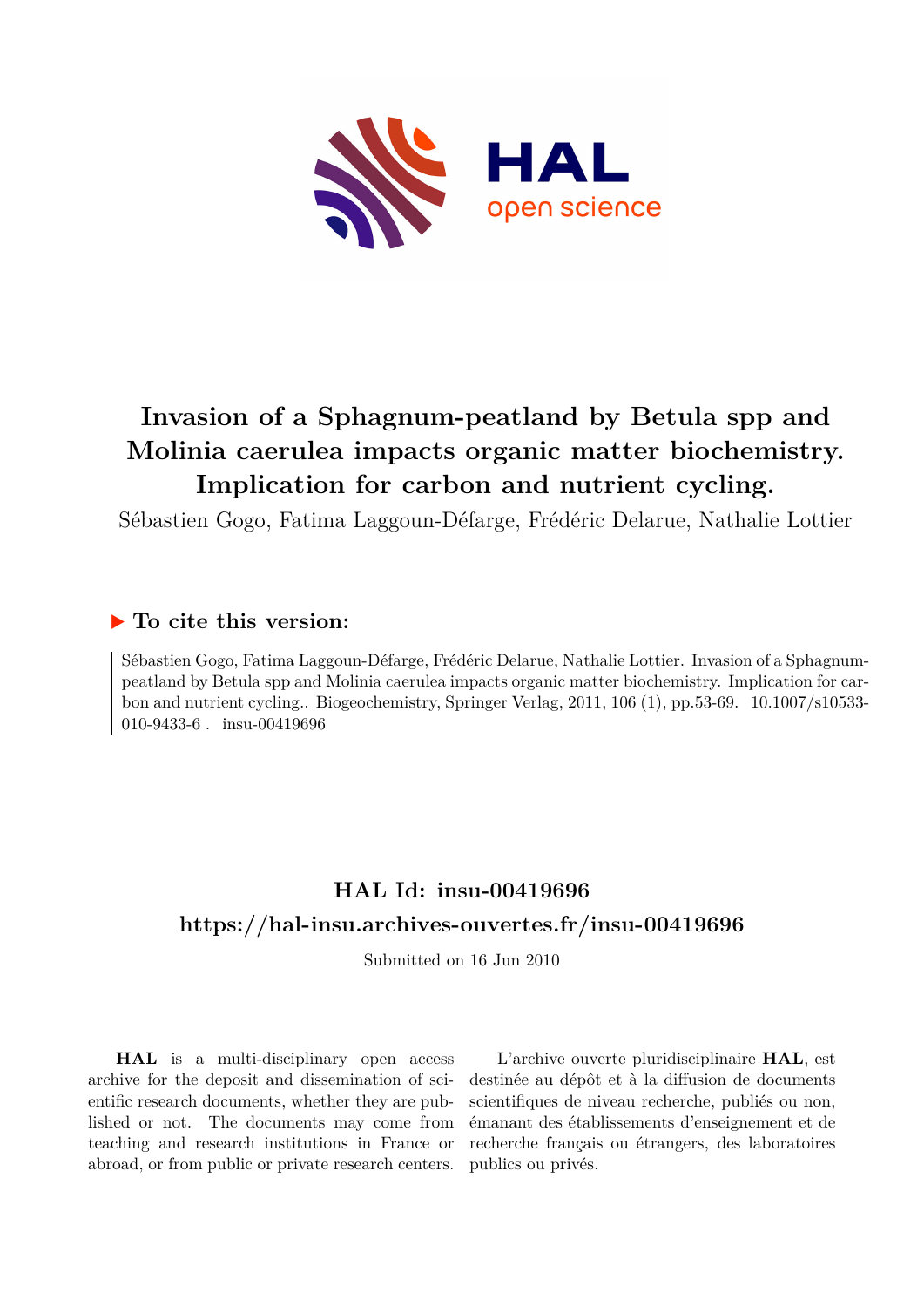**Invasion of a** *Sphagnum***-peatland by** *Betula* **spp and** *Molinia caerulea* **impacts on organic matter biochemistry. Implications for carbon and nutrient cycling.** 

Sébastien Gogo, Fatima Laggoun-Défarge, Frédéric Delarue, Nathalie Lottier Université d'Orléans, Université François Rabelais – Tours, CNRS/INSU. Institut des Sciences de la Terre d'Orléans

Université d'Orléans, Université François Rabelais – Tours, CNRS/INSU. Institut des Sciences de la Terre d'Orléans 1A rue de la Férollerie 45071 Orléans Cedex 2 France

Tel : 00 33 2 38 49 45 02

Fax : 00 33 2 38 63 64 88

sebastien.gogo@univ-orleans.fr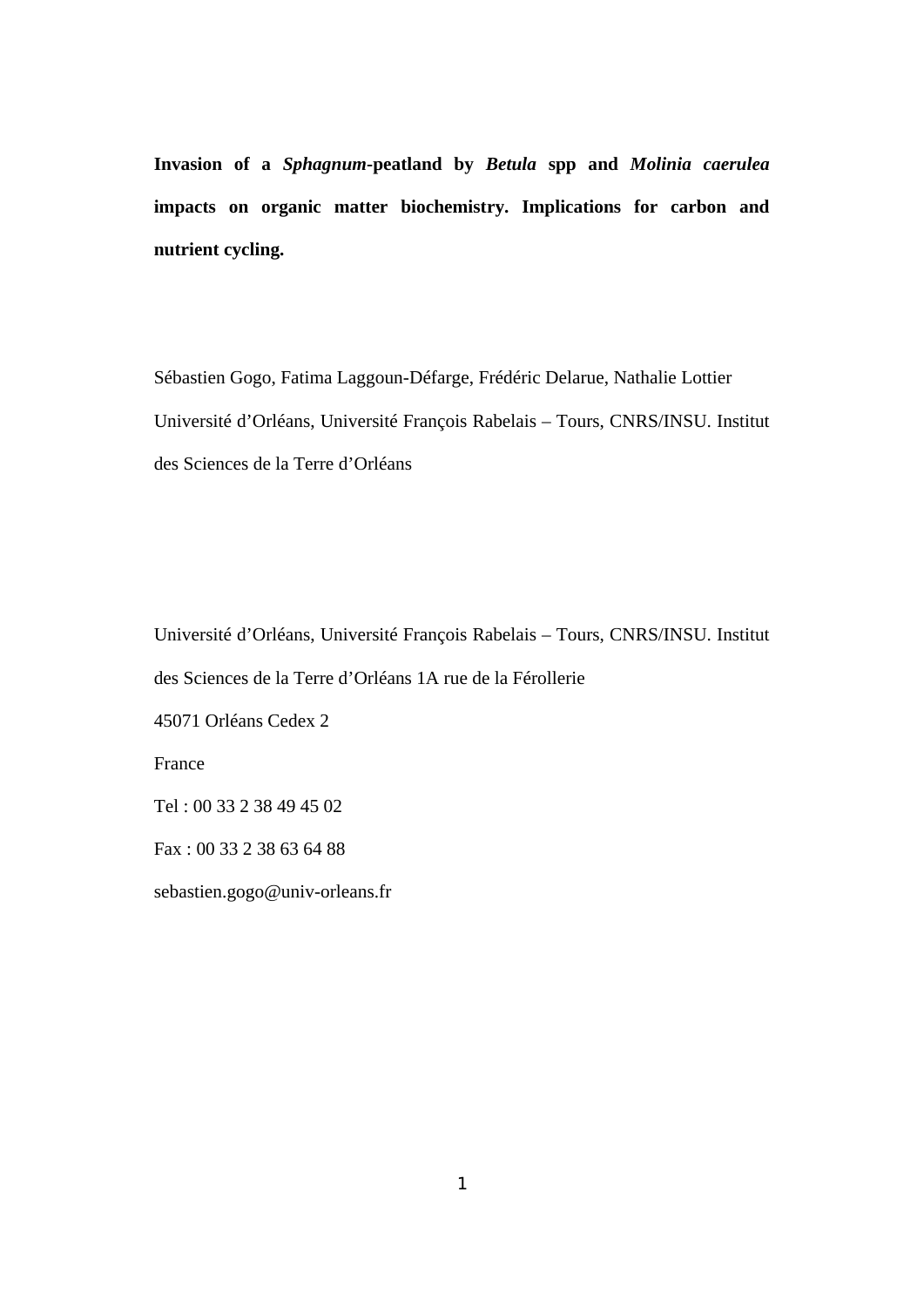#### **KEYWORDS**

Carbon substrate injection, elemental analysis, Organic matter sources and decay, Pyrophosphate Index, Rock Eval pyrolysis, sugars

#### **ABSTRACT**

Peatlands act as a sink of carbon (C) through the accumulation of dead remains of plants. Under global changes triggered by human activities, it is not only the sink capacity of peatland that is in danger, but also the C already stored. Invasion of *Sphagnum* peatlands, mainly by *Molinia caerulea* and *Betula* spp, is a growing preoccupation. This study aims to assess the extent of the influence of this invasion on the biochemical characteristics of the peat. Elemental analysis, sugar and Rock Eval pyrolysis parameters were measured in 50 cm profiles collected in invaded and intact plots. The results show that oxygen index ratios  $(OICO<sub>2</sub>/OICO)$  can be used to detect new C substrate injection as invading plants have a lower ratio than *Sphagnum* spp and *Sphagnum* peat. Total hemicellulosic sugar contents and OM degradation indices (R400, PPI) suggest that the invading plants promote a faster OM decomposition probably through a faster degradability and a relatively higher nutrient content of their litter. Differences in terms of nutrient status between areas of the peatland are suggested to be of great importance in determining the extent of OM transformation likely due to stoichiometric constraints.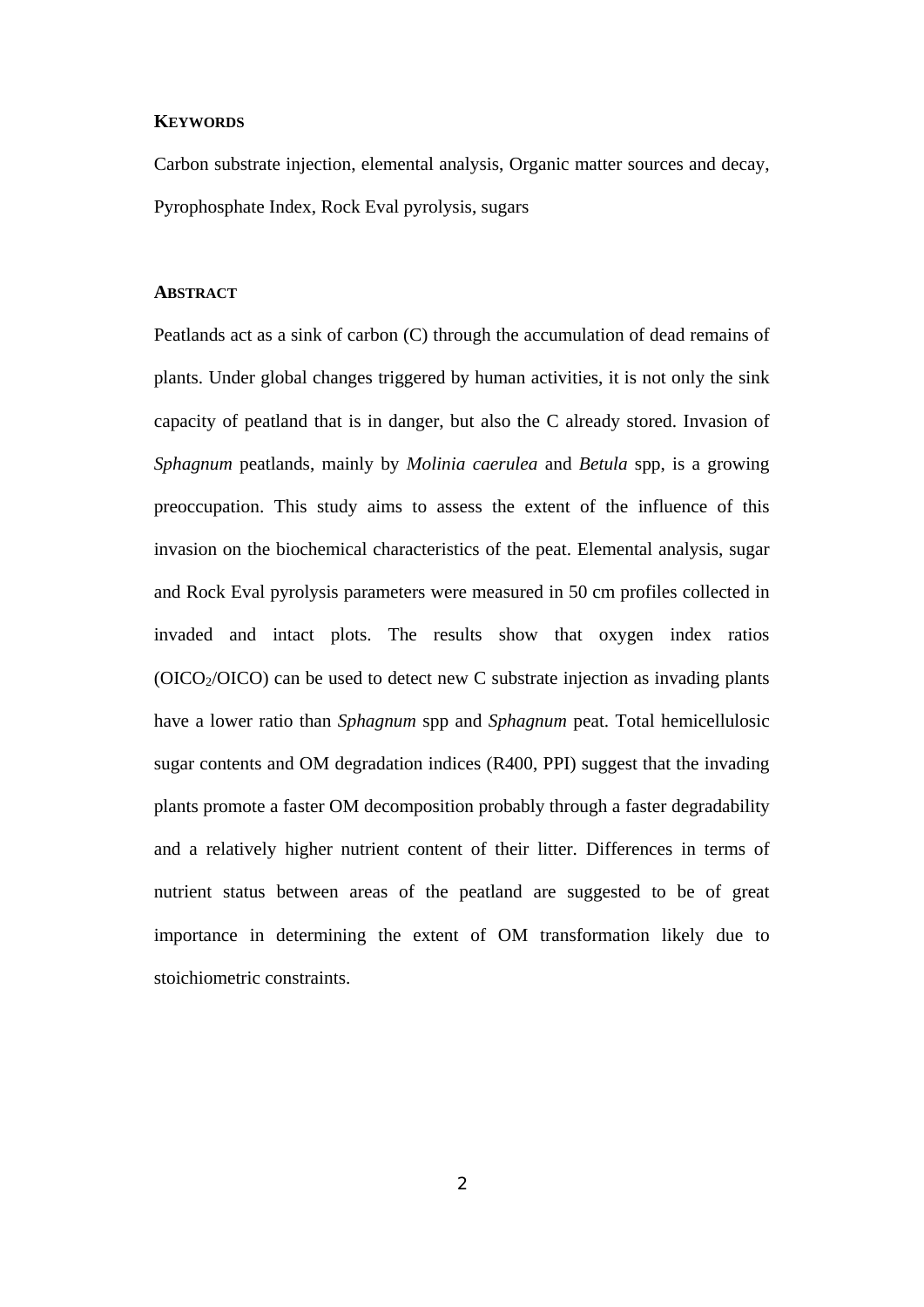#### **INTRODUCTION**

Plants considered as engineer species are able to create and sustain conditions that are suitable for their own growth and expansion by modulating the availability of resources to other species (Jones et al, 1994). *Sphagnum* species, by regulating the availability of Nitrogen (N), producing a recalcitrant litter and by creating conditions unfavorable to other organisms (decreasing pH and micronutrient availability) are one such engineer species (van Breemen, 1995). Under increased N deposition (Tomassen et al, 2003; Tomassen et al, 2004), *Sphagnum* may lose its engineering capabilities, making *Sphagnum* peatlands susceptible to invasion by vascular plants, mainly *Molinia caerulea* and *Betula* spp. Vascular plants act on the soil Organic Matter (OM) quantity and quality through their litter and their roots. For nutrients such as N and Phosphorus (P), litterfall is the dominant pathway to return to the soil (Schlesinger, 1997). Roots through the death of their tissues and their exudates are major contributors to C and nutrient cycling (Fontaine et al, 2007).

During the development of ecosystems, soil pH decreases and C content increases (Ford, 1990; Charman, 2002). Allogenic changes, such as soil exploitation for agriculture, leads to a decrease in soil C content (Schlesinger, 1997). Nowadays, human activities trigger vegetation changes in ecosystems. Knowing how such changes will affect the soil C quantity and quality is of uttermost importance in the context of climate change: depending on the direction of the C flux induced, the vegetation changes may increase or buffer greenhouse gas concentrations in the atmosphere (Cornelissen et al, 2007). Peatlands, which contain a third of the world soil C (Gorham, 1991), are among the ecosystems that undergo vegetation change because of human activity. N supply to peatlands has been demonstrated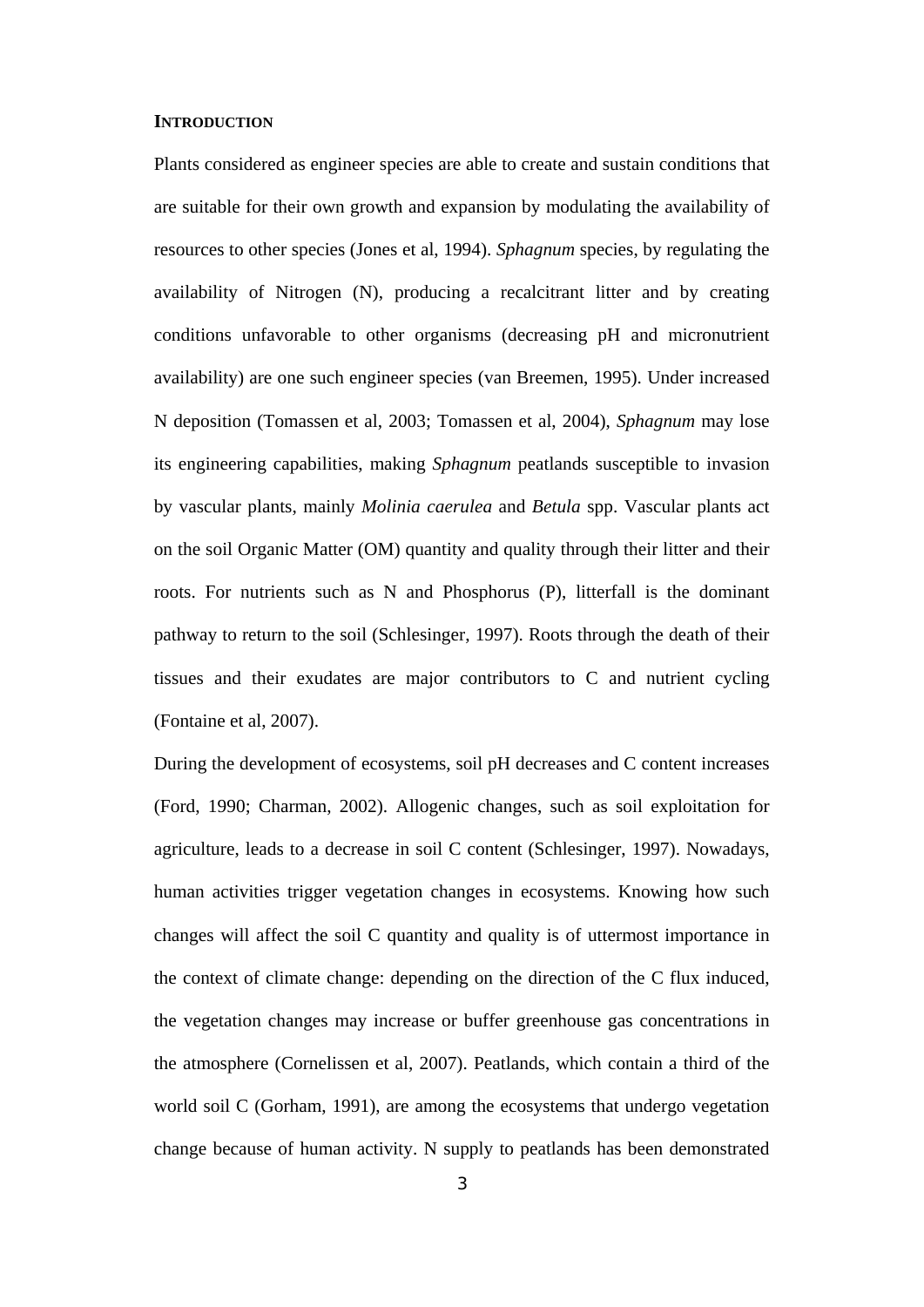to stimulate the growth of invading species such as *Betula pubescens* and *Molinia caerulea* (Tomassen et al, 2004). It has also been shown that the presence of *Molinia caerulea* decreases the growth of *Sphagnum* species (Hogg et al, 1995), which are the main peat-forming species. Considering that *Molinia caerulea* is N limited and that N deposition is high in Europe, invading species may expand in peatlands at the expense of *Sphagnum* species, which would imply a decrease in the C sink capacity of such systems. In addition, the vascular plants, because of their higher nutrient content may produce a litter that decomposes more rapidly than that of *Sphagnum* species (Clymo and Hayward, 1982, Comont, 2006, Coulson and Butterfield, 1978), potentially leading to an increased rate of C and nutrient mineralization, which may sustain the development of the invading species. Furthermore, in the form of root exudates, vascular plants can inject labile C source in deep peat layers. In peatlands, the lack of labile C source is a factor limiting microbial activity (Bergman et al, 1998).

The aim of this study is to assess how the recent invasion of a *Sphagnum* peatland by *Betula* spp. and *Molinia caerulea* affects the soil OM dynamics. Rather than the separate effects of the different colonizing species, it is the global effect of vascular plant colonisation of the peatland that is tested here. Bulk organic geochemical analyses (elemental and carbohydrate composition, Rock-Eval pyrolysis) were used to compare peat from intact and colonised plots. As nutrient availability may be an important factor controlling soil processes, analyses of surface peat water and of an incoming drain were performed. Bulk organic geochemical analyses have proved to be efficient in revealing both the botanical origin of the OM and the degradation processes that these precursors undergo in lake sediments (Jacob et al, 2004), marine sediments (Knies, 2005), mineral soils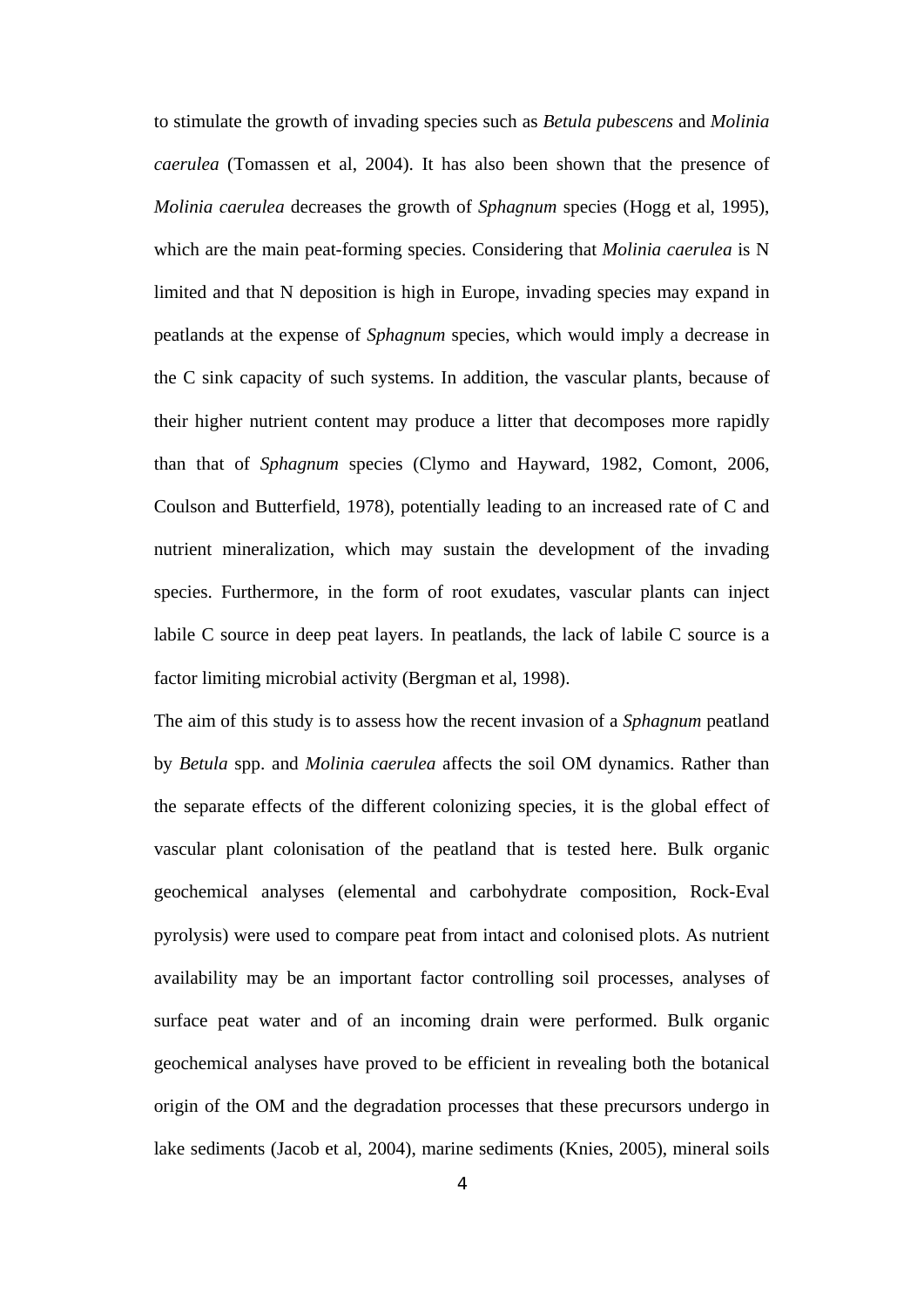(Disnar et al, 2003) and peat profiles (Bourdon et al, 2000; Comont et al, 2006; Laggoun-Défarge et al, 2008). Thus, in the present report, some of these techniques were used to compare the biochemical composition of OM from areas colonised by the invading vascular plants versus intact areas of a peatland.

#### **MATERIAL, SAMPLING AND METHODS**

#### **Study site**

The site studied is La Guette peatland (154m, 47°19' North and 2°14' East) located in the south-eastern part of the French Centre Region (Neuvy-sur-Barangeon, Cher). The mean annual precipitation and temperature is 883 mm and 11°C respectively (for the period 1989-2001). It is a transitional fen (pH about 4, [Ca] > [Mg], Table 1) that has been invaded by *Molina caerulea* and *Betula* spp (*Betula verrucosa* and *Betula pubescens*) for 30 years with an acceleration of the invasion in the last decade. The dominant *moss* species are *Sphagnum cuspidatum* and *Sphagnum rubellum*. A drain connected to the eastern part of the peatland intermittently discharges water directly into the peatland (Figure 1). The chemical composition of water collected on May 2008 from this drain is given in Table 2. Surface water from the studied plots (see below) was collected seasonally (May 2008, September 2008, December 2008 and March 2009). Their characteristics are presented in Table 1.

Table 1.

Figure 1.

Table 2.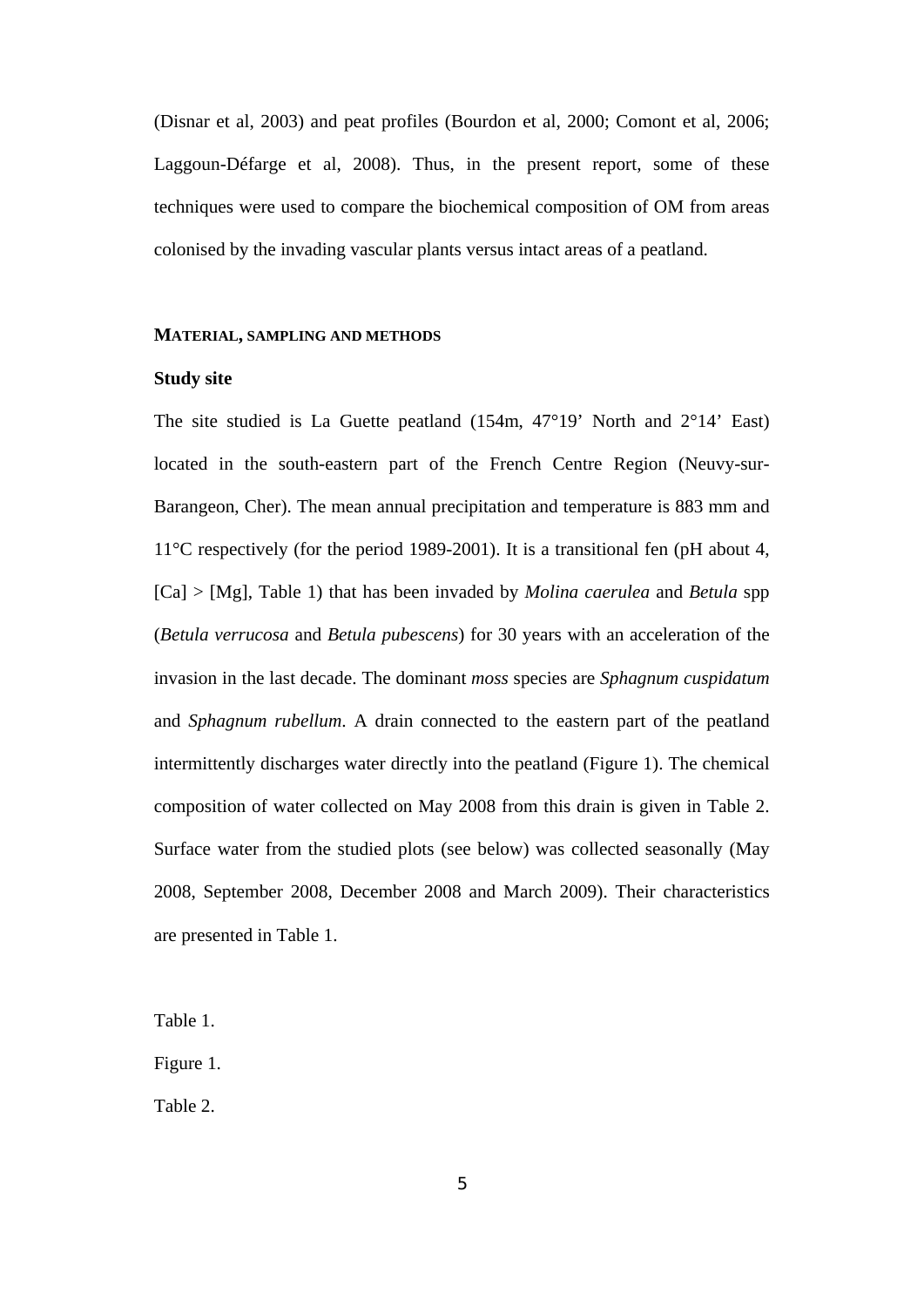#### **Experimental design and core sampling**

The peatland was divided into two areas. It can be assumed that the two sub-areas of the peatland (West area and East area) were colonised relatively independently. The East area differs from the West area by a lower water table. The water table varied between -5.5 cm and -26 cm below the vegetation in the West area, and between -5.5 cm and -40 cm in the East area (period from September 2008 to December 2009). Differences in the water table occurred mainly during the summer. These differences may be caused by higher altitude and/or water works near the peatland, and by a periodic supply of water rich in nutrients such as K from the drain (unpublished data). To distinguish the two areas in relation to their hydrology, the West area is referred to as Wet and the East area as Dry.

To test differences 1) between plots with different vegetation, 2) between areas from different hydrological areas, and 3) in vegetation-area interaction, two areas were considered: the Wet area (named W) and the Dry area (named D), and within each area, an intact plot (named O for open vegetation) and a colonised plot (with both *Betula* spp and *Molinia caerulea*, named C for closed vegetation) were chosen. The location of each sampling plot, WO, WC, DO and DC, the characteristics of their surface water and their vegetation are reported in Figure 1 and Tables 1 and 3, respectively.

On June 2008, four cores (50 cm long) were collected with a Russian corer in each vegetation situation (open and closed), in each area of the peatland (Wet and Dry), within plots of a  $4m^2$  surface area (total of 16 cores). This surface was chosen to limit spatial heterogeneity and because totally intact areas were small. Most cores were collected in *Sphagnum* habitats in both open and closed vegetation. The litter of vascular plants was not included in the cores. *Sphagnum*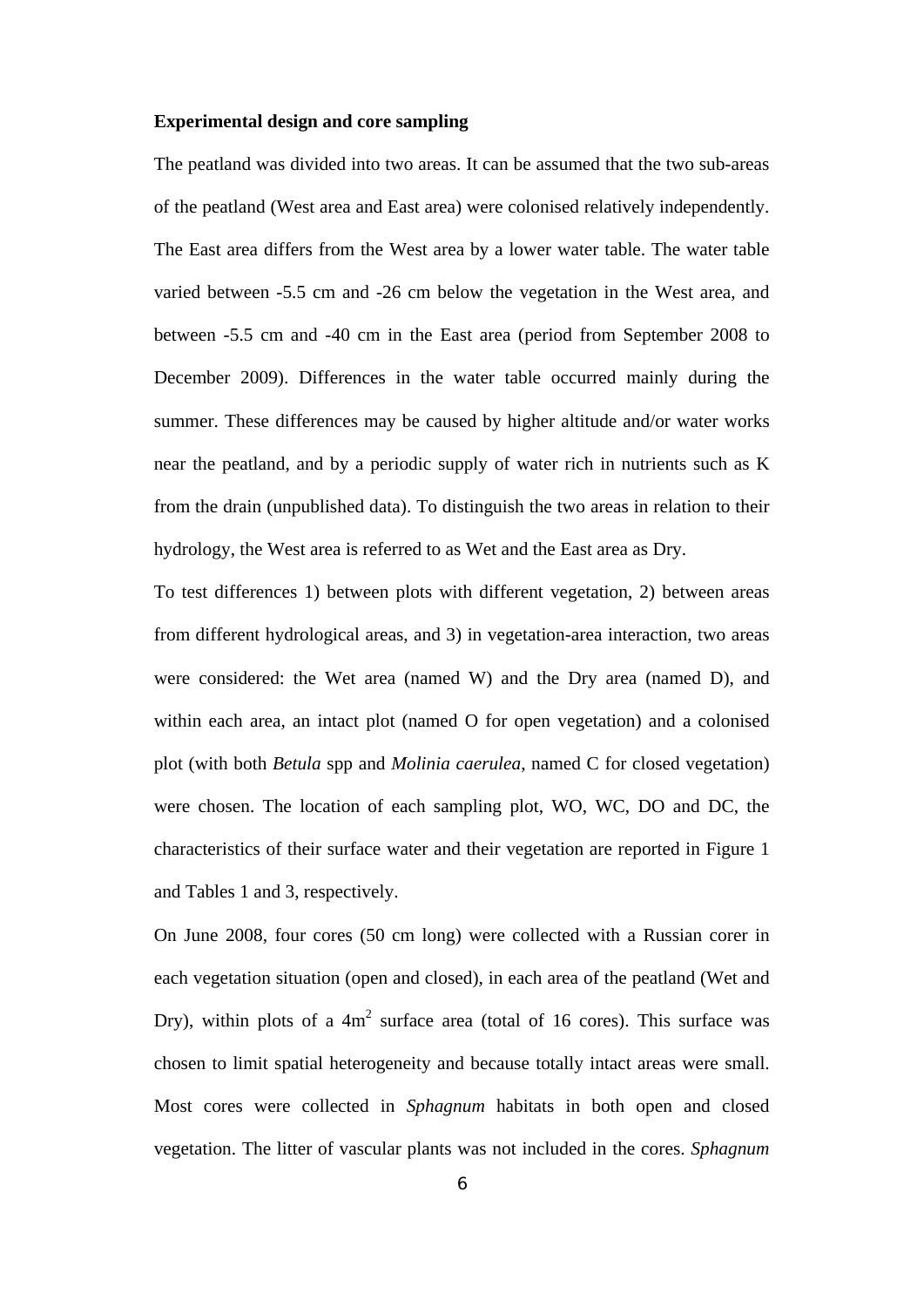species have no litter in the sense used for vascular plants. As assumed by most litter bag studies, the litter compartment of *Sphagnum* refers to the segment below the photosynthetic part and above the dark brown part (Bragazza, 2008). The top of the cores corresponded to the level where *Sphagnum* litter becomes brown (Figure 2). The trees (*Betula* spp) in the wet area were cut down by the manager in 2002, but they remained alive and tillers are now growing up to 3m. In the dry area, intact tall stands (15m) of *Betula* spp are present. In the laboratory, the cores were frozen until processing. After defreezing, they were cut into 10 sections each 5 cm long (Figure 2). Roots which were present at all depths of the cores were removed. The samples were dried at 50°C and crushed with an annular grinder. Dry weight was measured after drying to assess the bulk density. The different analyses were then conducted.

Figure 2.

Table 3.

#### **Organic Matter (OM) content**

The crushed peat (100 mg) was weighed in a crucible, placed in an oven and burnt at 550°C during 4 hours. As peat contains mostly OM and as la Guette peatland is acidic (no carbonates present), the mass loss on ignition was considered to be only OM (expressed in % of dry weight).

## **Carbon (C), Nitrogen (N) and Sulfur (S) content analysis**

C, N and S analysis was determined by combustion of dried and crushed samples at 1100°C, using a CNS-2000 LECO apparatus.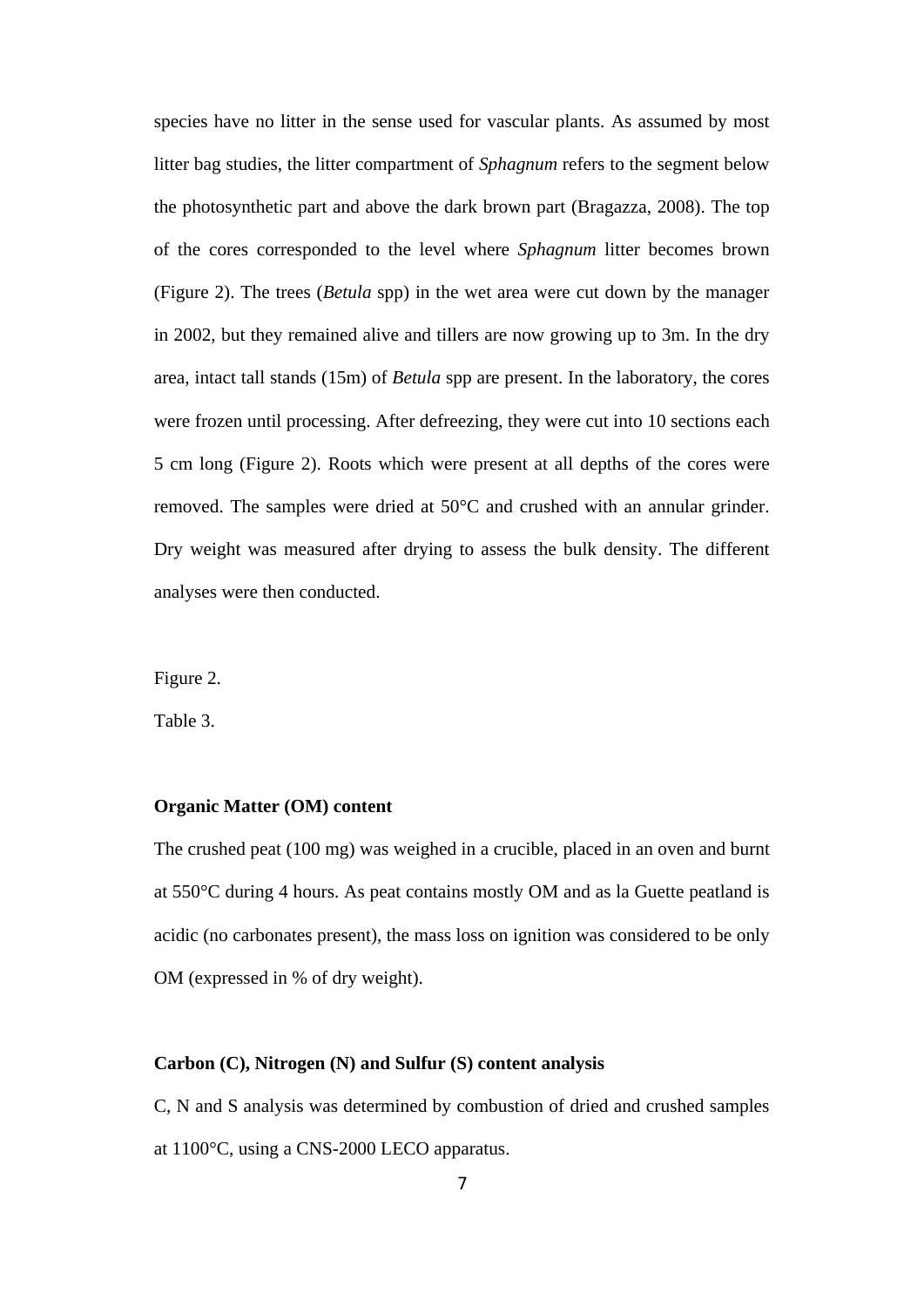#### **Rock-Eval pyrolysis**

The Rock-Eval technique was primarily developed to diagnose oil-producing hydrocarbon (HC) source rocks by measuring the ratio of the amount of Hydrogen and Oxygen cracked during the pyrolysis cycle to the Total Organic Carbon (Hydrogen Index  $=$  HI, and Oxygen Index  $=$  OI respectively) and by determining the temperature of maximum hydrocarbon cracking (Espitalié et al., 1985; Lafargue et al., 1998). The technique was further adapted to assess the biochemical quality of soil OM. Disnar et al (2003) showed that Rock-Eval parameters can reveal the chemical evolution of the OM during the process of humification. Rock-Eval parameters were used here to assess OM quality between plots with different vegetation and from the two hydrological areas.

The analyses were carried out on 30 mg of powdered dry peat with a ''Turbo'' Rock-Eval 6® pyrolyser manufactured by Vinci® Technologies (Espitalié et al., 1985; Lafargue et al., 1998). Briefly, the samples were first pyrolysed under inert atmosphere  $(N_2)$ , and the residual C was subsequently burnt in an oxidation oven. The amount of HC released during pyrolysis was detected by a flame ionisation detector, while online infrared detectors continuously measured the released CO and  $CO<sub>2</sub>$ . The standard pyrolysis program started with an isothermal stage of 2 min at 200°C. The pyrolysis oven temperature was then raised to 650°C at 30°C min<sup>-1</sup>, and held for 3 min at this temperature. The oxidation phase started at an isothermal stage at 400 $^{\circ}$ C, followed by an increase to 850 $^{\circ}$ C at 30 $^{\circ}$ C min<sup>-1</sup> and held at this final temperature for 5 min. Rock-Eval parameters were calculated by integration of the amounts of HC, CO and  $CO<sub>2</sub>$  produced during the thermal cracking of the OM, between well-defined temperature limits. Our work focused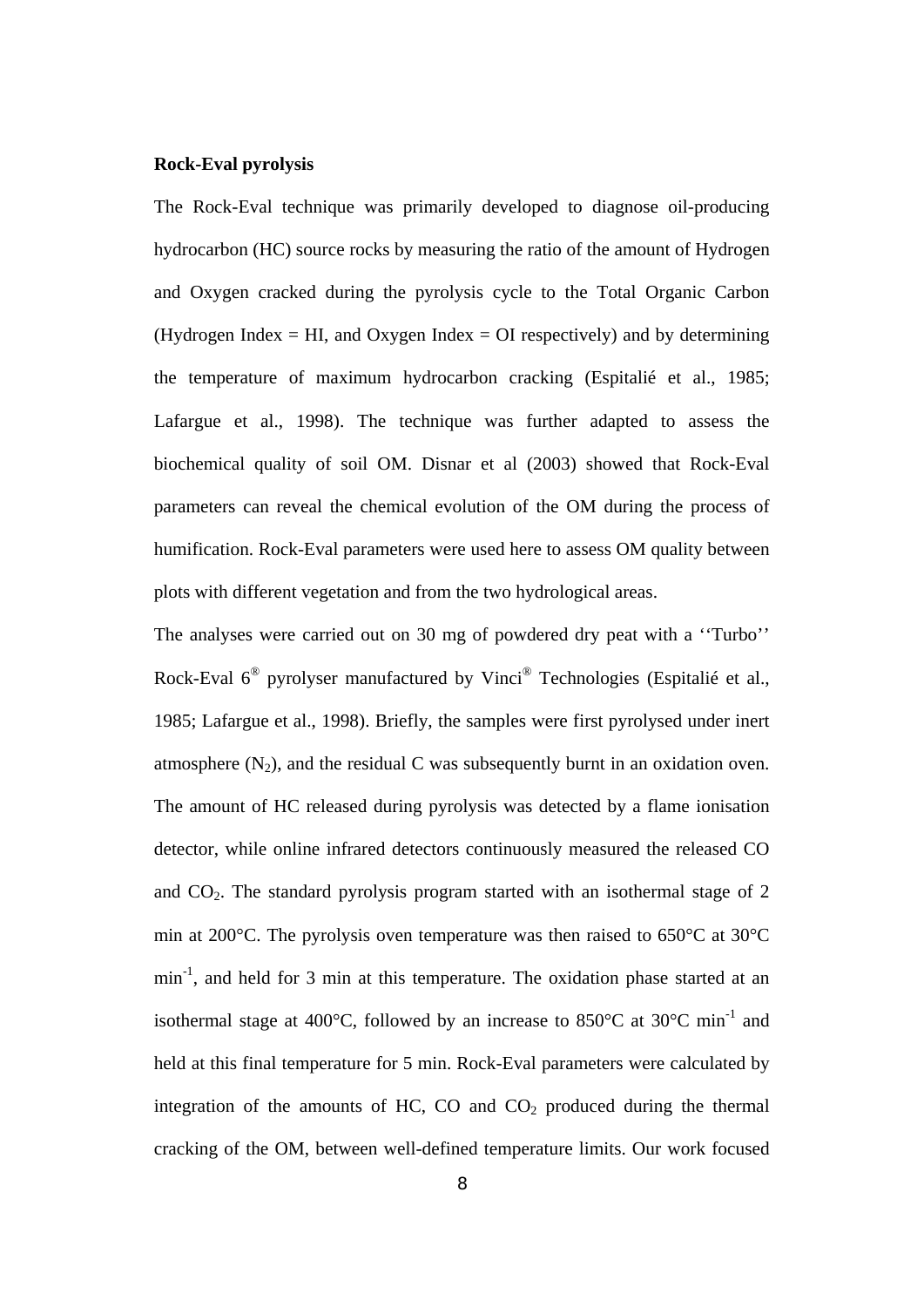on the following parameters derived from signals recorded during the pyrolysis and oxidation phases:

- HI = Hydrogen Index (mg HC  $g^{-1}$  TOC) corresponds to the quantity of HC released during pyrolysis relative to TOC, namely S2/TOC.

- OICO<sub>2</sub> = CO<sub>2</sub> Oxygen Index = (mg CO<sub>2</sub> g<sup>-1</sup> TOC) corresponds to the quantity of  $CO<sub>2</sub>$  released during pyrolysis, relative to TOC.

- OICO = CO Oxygen index (mg CO  $g^{-1}$  TOC) corresponds to the quantity of CO released during pyrolysis, relative to TOC.

- OIRe6 = Rock-Eval 6 Oxygen Index (mg  $O_2$  g<sup>-1</sup> TOC) corresponds to the quantity of oxygen released as  $CO$  and  $CO<sub>2</sub>$  during pyrolysis, relative to TOC.

- OICO<sub>2</sub>/OICO parameter is the ratio of the amount of pyrolysed  $CO<sub>2</sub>$  to the amount of pyrolysed CO.

- R400 parameter is the ratio of the part of the S2 signal produced below 400°C to the total S2 signal. It corresponds to an index of OM transformation as it results from the thermal decomposition of biological compounds such as cellulose and lignin before 400° C, and humic substances after 400° C (Disnar et al., 2003; Sebag et al., 2006; Disnar et al., 2008).

## **Pyrophosphate index (PPI)**

The pyrophosphate index (Kaila, 1956) was calculated following Gobat et al (1986). The humic compounds of peat (0.5g) were extracted with a sodium pyrophosphate at 0.025 M overnight. The mixtures were filtered (Whatman 2V) and the filtrates were completed with deionised water to 250 ml. The optical density of the solution was measured at 550 nm with a spectrophotometer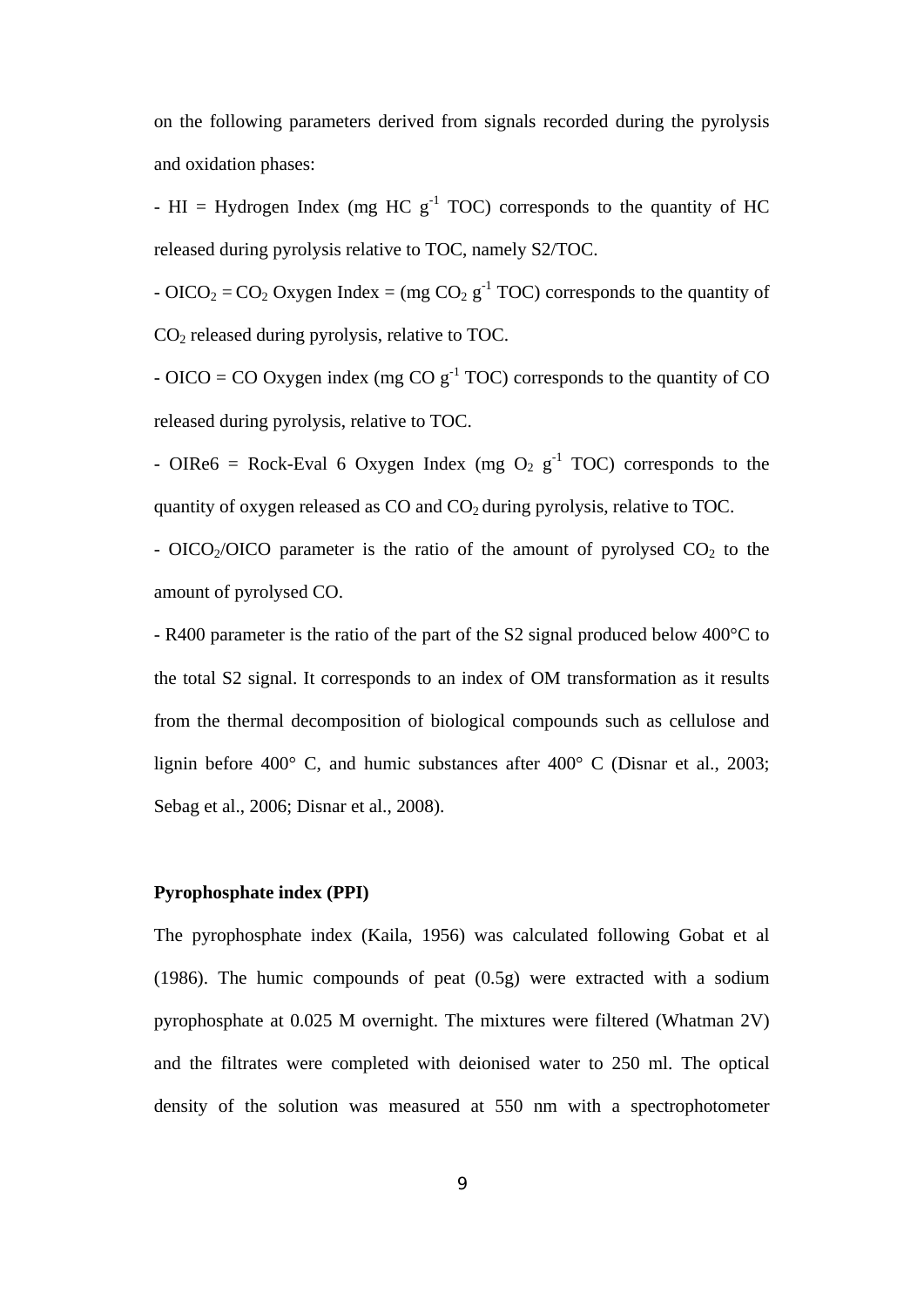(Shimadzu). The pyrophosphate index was obtained by multiplying the optical density measured by 100.

#### **Neutral monosaccharide analyses**

Hemicellulosic content measurement has been described elsewhere (Comont et al, 2006; Disnar et al, 2008). Briefly, a dry peat sample was hydrolysed with diluted H2SO4 at 100°C overnight. The extract was neutralized, centrifuged and evaporated. Monosaccharides were 1) extracted with methanol, which was then evaporated, 2) diluted in pyridine, 3) derivated with N,O-bis- (trimethylsilyl)trifluoroacetamide (BFTSA) before the injection into a GC (Perkin-Elmer, FID). Deoxyglucose was used as an internal standard.

#### **Statistical analyses**

Two-way factorial ANOVAs were conducted for each variable at each depth to test for differences between plots with different vegetation, areas with different hydrology and for interaction between vegetation and hydrology. Normality of residues and variances homogeneity were tested (Kolmogorov and Smirnov test and Levene test, respectively). Data were transformed to improve the ANOVA assumptions fulfillment (log, square root or inverse). The Pearson product moment correlation was used to test for correlation. The level of significance of all tests was set to *P*<0.05. Statistica (Statsoft 2008) was used to conduct the tests.

#### **RESULTS**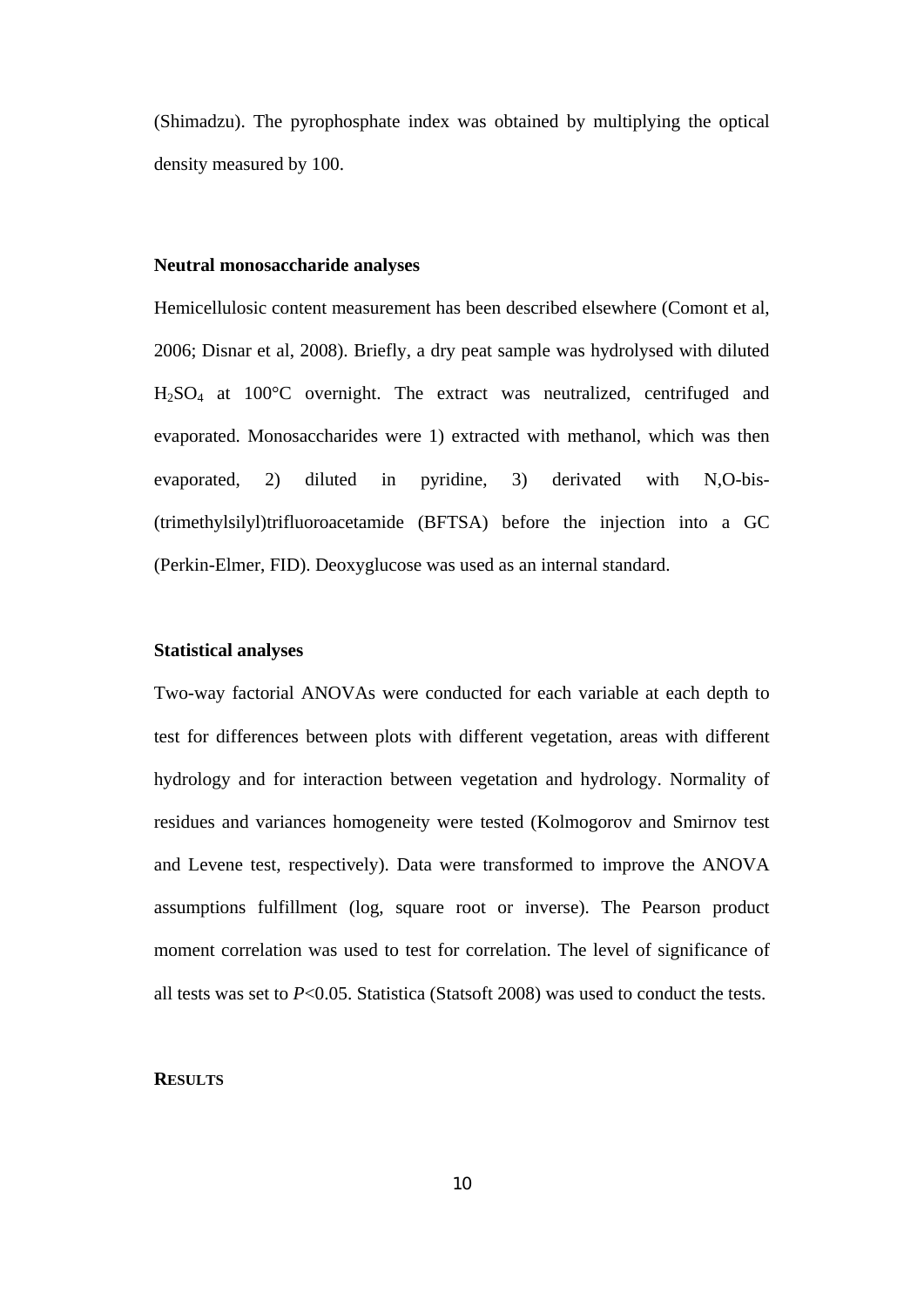Results of whole cores showed that the depth of peat differed between the sampling plots (Table 4). In the lower part of the cores (35-50 cm), the degree of humification (PPI) varied within a given area, whereas in the middle part (15-35 cm) the differences between areas were more marked (Table 4A). This shows that peat from the lower and the middle part of the cores had different ages and experienced dramatic differences in terms of source materials (depending on the stage of development, a peatland exhibits different types of vegetation) and degradation conditions. However, PPI, C, N and S peat contents tended to converge toward the top of the core (Table 4A), suggesting that source materials and degradation conditions in all plots became more similar. Analyses and discussion were carried out only on peat from the first three depths so as to compare peat with ages that were as similar as possible.

Statistical analyses on the first three depths showed that there was only one significant vegetation and area interaction, on the bulk density (Table 5). This interaction was much less significant than the two main effects (at least one order of magnitude, Table 5). Thus, for bulk density as well as for all the other factors, only the main effects were considered.

From the statistical results (Table 5), the response variables could be separated into four groups. The first group was composed of variables exhibiting differences between plots with different vegetation and from different areas of the peatland, at the same depth or at different depths: bulk density, PPI, HI, total hemicellulose (Table 5, Figure 3). The second group showed differences only between plots with different vegetation: OIRe6 and OICO $_2$ /OICO (Table 5, Figure 4). The third group showed differences between peatland areas: R400, C/S ratio (Table 5, Figure 5) and S content (Table 5). The fourth group was composed of variables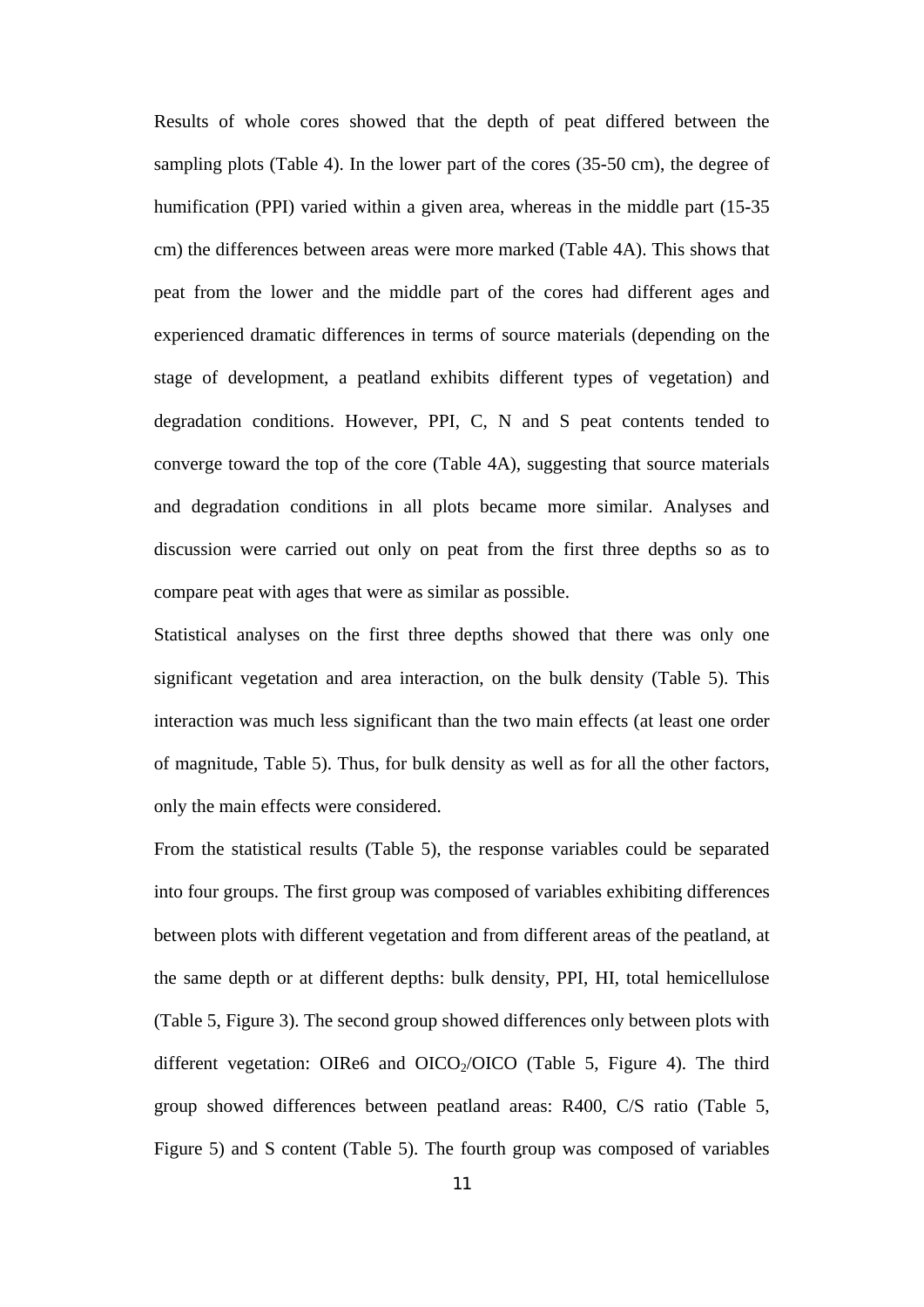showing no or insignificant differences: C/N ratio, OM content, C and N content (Table 5).

Table 4

Table 5

#### **Variables affected by the vegetation and the areas of the peatland**

At all depths, the colonizing vegetation significantly increased the peat bulk density compared to the intact vegetation (Figure 3a, b, c). Also, other than at the surface, the peat was denser in the Wet area than in the Dry area.

At the surface, the peat was more decomposed (higher PPI) in closed vegetation plots than in open ones and no differences were observed between hydrological areas (Figure 3d). However, at the depth of 10-15 cm, the opposite was observed: the peat was more decomposed in the Wet area than in the Dry area and no differences were revealed with vegetation (Figure 3f). In between (5-10 cm), the peat showed the same degree of decomposition in all plots (Figure 3e).

At all depths, total hemicellulose was measured in significantly higher concentrations in the Dry area than in the Wet area (Figure 3g, h, i). Peat hemicellulosic content was higher in the open vegetation plots only at the surface (Figure 3g).

Figure 3

#### **Variables affected by the vegetation**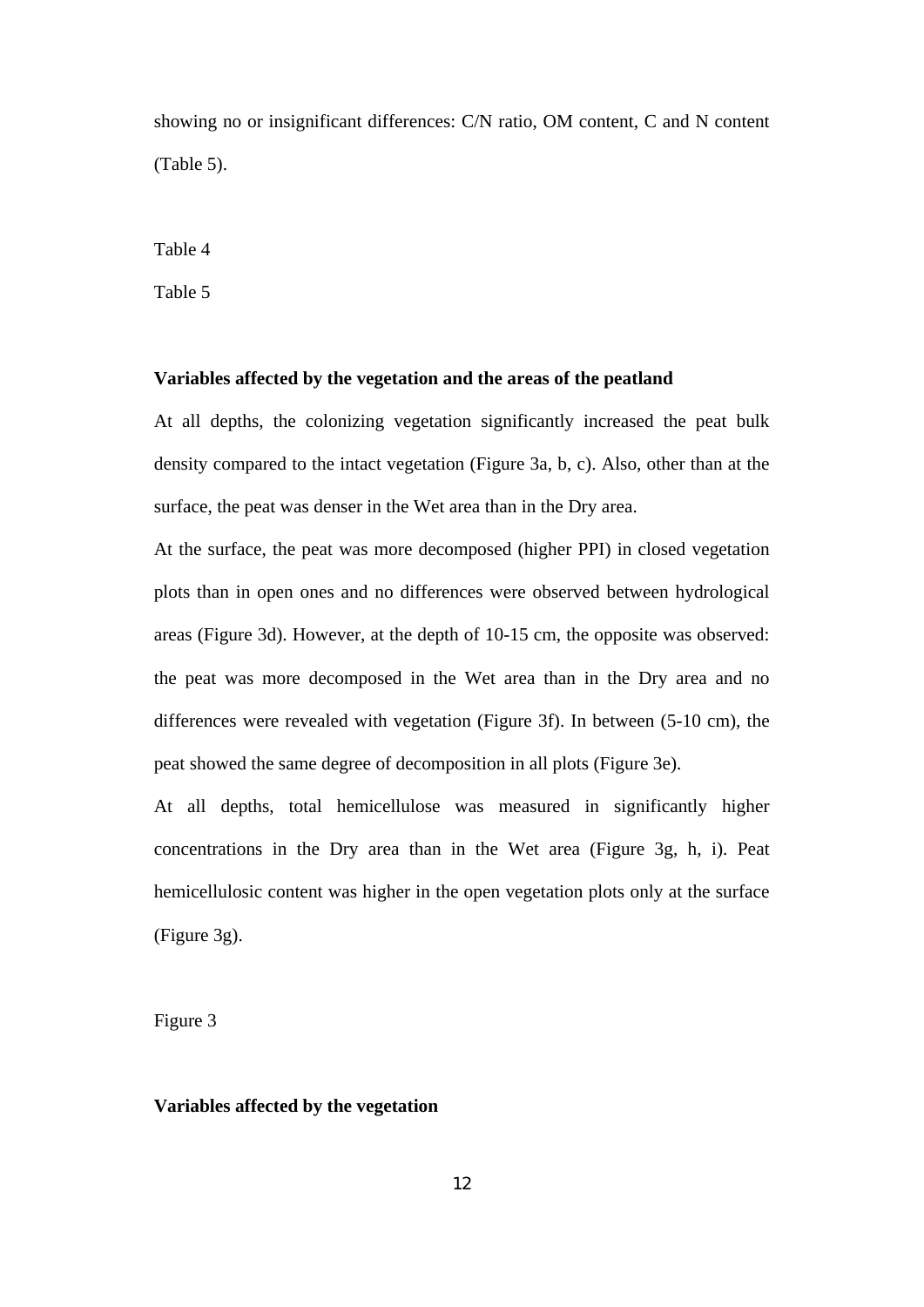At all depths, both OIRe6 and OICO $\gamma$ /OICO ratios were higher in the plots with open vegetation than in those with closed vegetation (Figure 4). OIRe6 tended to decrease with depth in both plots, whereas  $OICO<sub>2</sub>/OICO$  remained constant (Figure 4).

Figure 4

#### **Variables affected by the hydrology of the peatland**

The R400 (Figure 5a, b, c) and the S content were lower in the Wet area of the peatland than in the Dry area. The differences in S contents explain the differences observed in the C/S ratio (Figure 5d, e, f) as the C content showed no significant differences (Table 5).

#### Figure 5

#### **Variables showing no significant differences**

Other than the C/N ratio at 10-15 cm, C/N ratio, C, N and OM contents did not differ between plots (Table 5). OM contents at depths 5-10 cm and 10-15 cm were highly similar between plots with different vegetation (both *P*>0.88), but at the surface, the level of significance decreased by an order of magnitude  $(P=0.08)$ , without being significant at the level set previously.

#### **Rock-Eval indices: R400 and OICO2/OICO**

Rock Eval indices are more widely used for oil-producing rocks and petroleum reservoir studies. However, these indices, especially R400, have also proved to be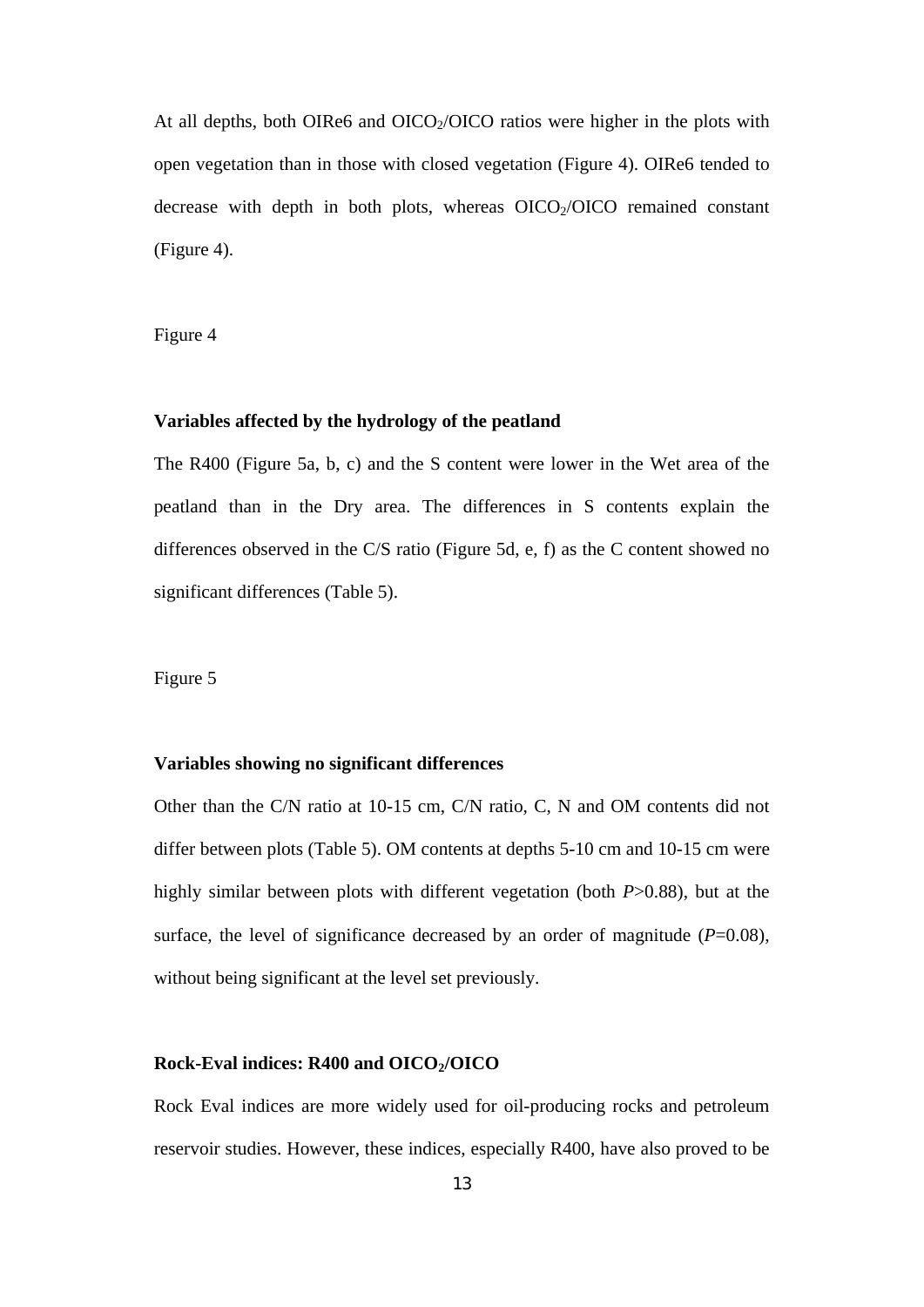valuable in characterizing a wide range of soils and in studying processes such as humification (Disnar et al, 2003). Hemicellulose is a part of fresh unmodified OM. Our results on peat from 0 to 15 cm depth show that the R400 index was positively correlated with the amount of hemicellulose ( $R = 0.76$ ,  $P < 0.001$ ,  $n =$ 48, Figure 6).

## Figure 6

In order to highlight the influence of botanical sources on the resulting peat biochemistry, litter from the dominant precursors of the undisturbed peatland (*Sphagnum cuspidatum* and *Sphagnum rubellum*) and those from the two dominant species invading the peatland (*Molinia caerulea* and *Betula verrucosa*) were analysed (Table 6). By comparing the precursors' biochemical characteristics to the peat composition, markers of sources were expected to be found. All oxygen indices (OI) measured by Rock Eval pyrolysis varied greatly between plants (Table 6). Figure 7 shows that OICO did not discriminate the different source materials. In contrast,  $OICO<sub>2</sub>$  was a good parameter to separate *Sphagnum* spp. and vascular plant litters. However, the roots of *Betula verrucosa* and *Molinia caerulea* presented OICO<sub>2</sub> values closer to that of *Sphagnum* spp. than their aboveground counterparts. The  $OICO<sub>2</sub>/OICO$  ratio was found to discriminate vascular plants (litter and roots) well from *Sphagnum* species (Table 6). Above- and belowground parts of vascular plants exhibited similar ratios (between 1 and 2), lower than the *Sphagnum* ratio (above 3).

Table 6.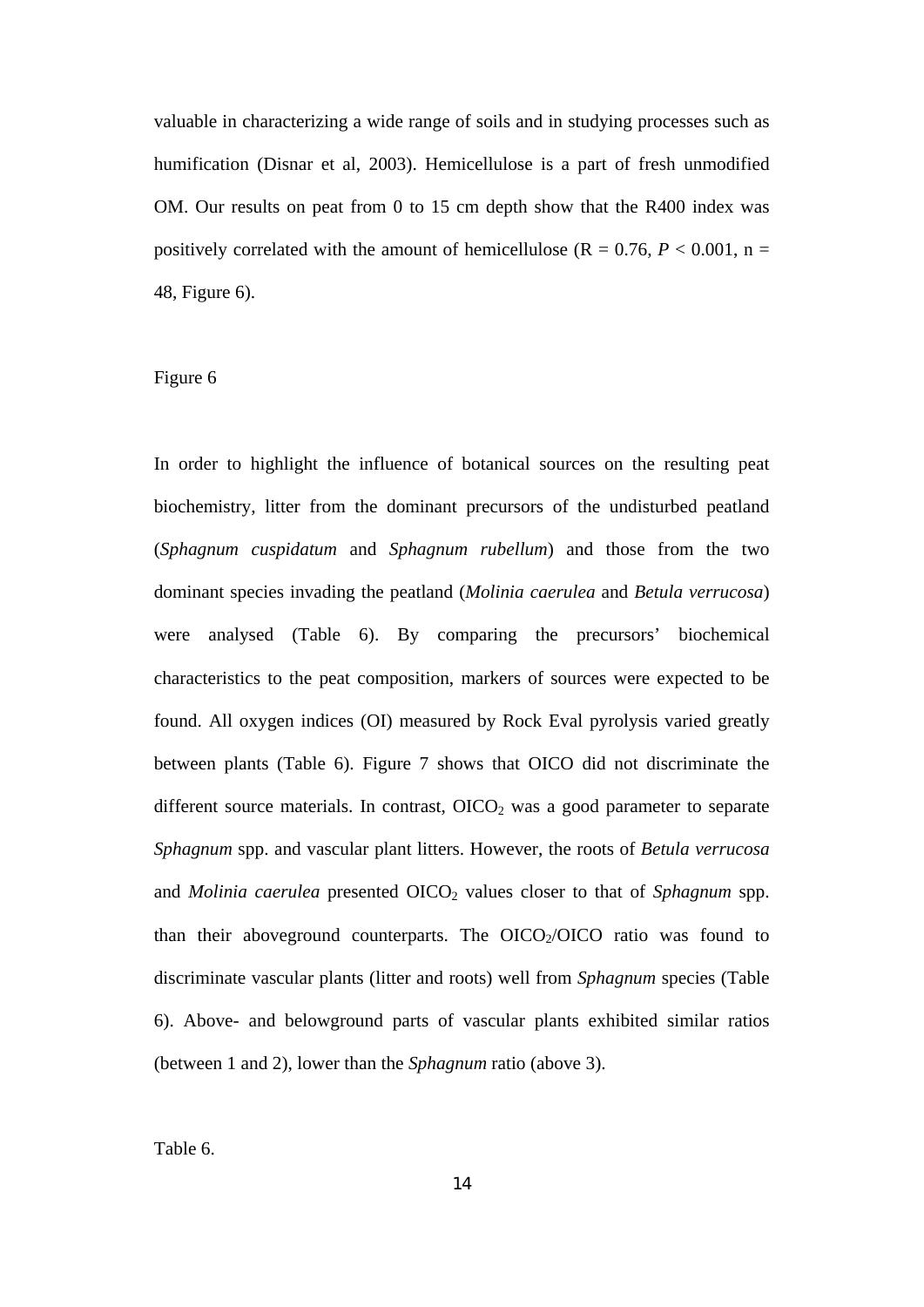#### Figure 7.

#### **DISCUSSION**

# **Relevance of indices from Rock-Eval pyrolysis in assessing peat biochemistry**  *R400*

Hydrocarbons from living vegetation and litter, mainly composed of lignocellulosic compounds, are cracked early during the temperature rise of the Rock Eval pyrolysis cycle (mostly before 400°C). In contrast, transformed OM such as humic substances resulting from the biological and chemical degradation of fresh litter is cracked later (mostly after 400°C). Thus, the R400 index reflects the relative abundance of fresh unmodified OM (Disnar et al, 2003) and can be considered as an indicator of OM transformation. While R400 has been used successfully to reveal humification processes in forest soils (Disnar et al, 2003), this has not so far been undertaken with peat soils. In the process of OM degradation, fresh organic compounds such as hemicellulose are decomposed and transformed by the soil biota. This results in a loss in the polysaccharide content of peat, which would be revealed by a decrease in R400. In our case, this was confirmed by the significant positive correlation between R400 and the peat hemicellulose content (Figure 6). This result suggests that the R400 index could be used in peat material in the same way as it has been used in mineral soil.

## *OICO2/OICO*

In the case of this study, the  $OICO<sub>2</sub>/OICO$  ratio was found to be the most appropriate index to separate *Sphagnum* material from both above- and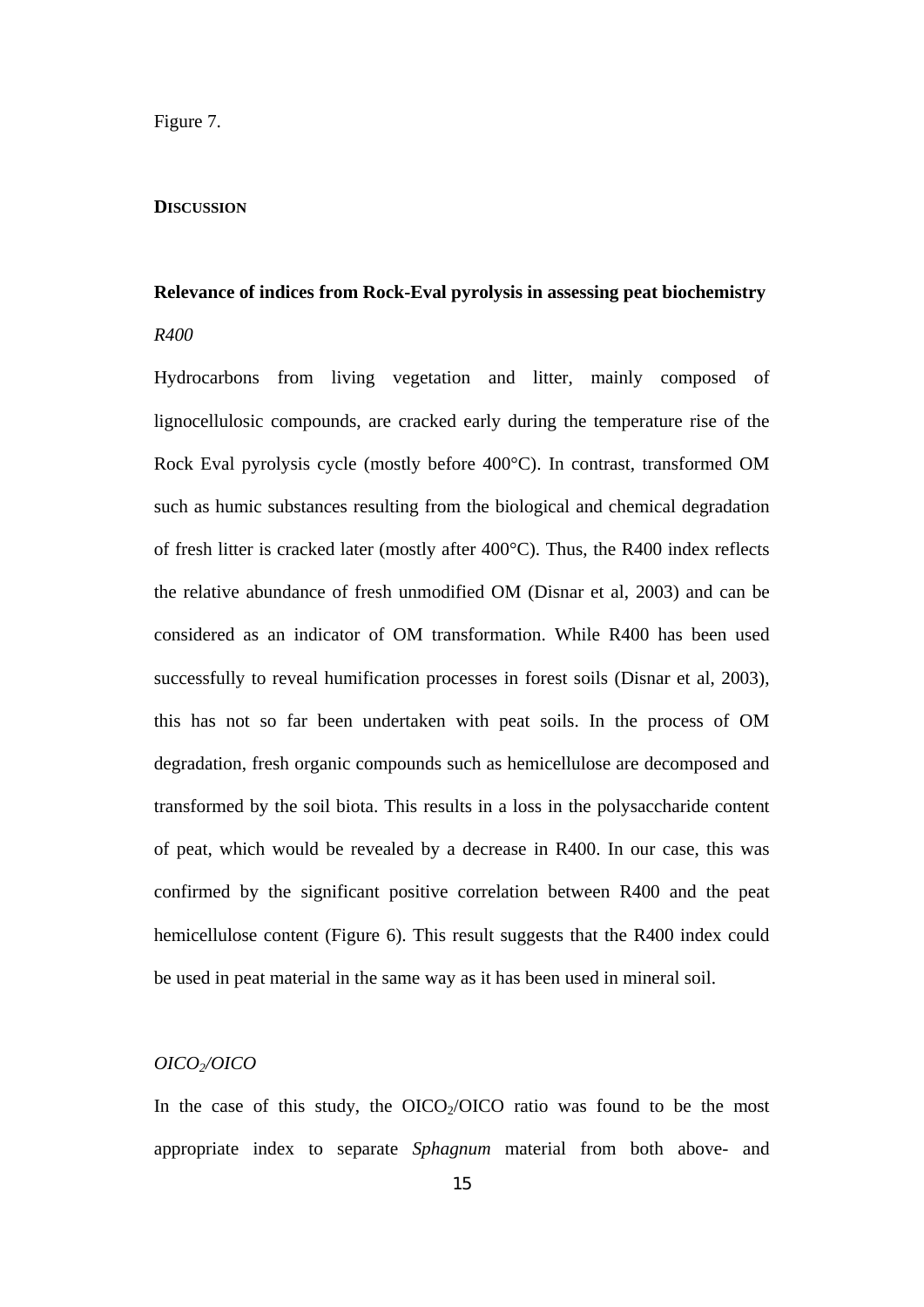belowground vascular plant material. Jacob (2003) suggested that in lacustrine sediments a high  $OICO<sub>2</sub>/OICO$  ratio may reflect input of well preserved initially oxygen-rich material. Such conditions were fulfilled in the present study. First, *Sphagnum* mosses were richer in oxygen than vascular plant organs (*see* values of oxygen indices in Table 6). Second, *Sphagnum* mosses create conditions favorable for the preservation of OM through the combined action of their soluble and bound polysaccharides (sphagnan) that bind nutrients and release  $H^+$  (Clymo, 1967, Painter, 1991) and their polyphenolic networks and lipid coating that protect cell walls (van Breemen, 1995). These conditions of high oxygen content and good preservation conditions were suitable for using the  $OICO<sub>2</sub>/OICO$  ratio as a possible index of source materials.

#### **Impact of vascular plant invasion on OM biochemical quality**

## *Injection of labile OM in the peat profile*

The OICO<sub>2</sub>/OICO ratio of *Sphagnum* litters was similar to those found in the surface peat of Open plots  $(-3.4)$ , probably reflecting the deposition and preservation of *Sphagnum* litter. However, the ratios of surface peat from Closed plots were intermediate between those of vascular plants and *Sphagnum* species. As roots were removed from peat samples these results suggest that root materials (dead roots and root exudates) contributed to the formation of the peat in Closed plots. Thus, differences in  $OICO<sub>2</sub>/OICO$  ratios may reflect the injection of labile OM into peat. *Molinia caerulea* produces a very extensive root system that can reach 80 cm in depth (Taylor et al, 2001). This injection of fresh OM not only occurred at the surface but may also occur in deeper layers of the peat profile as suggested by differences observed between open and closed vegetation plots in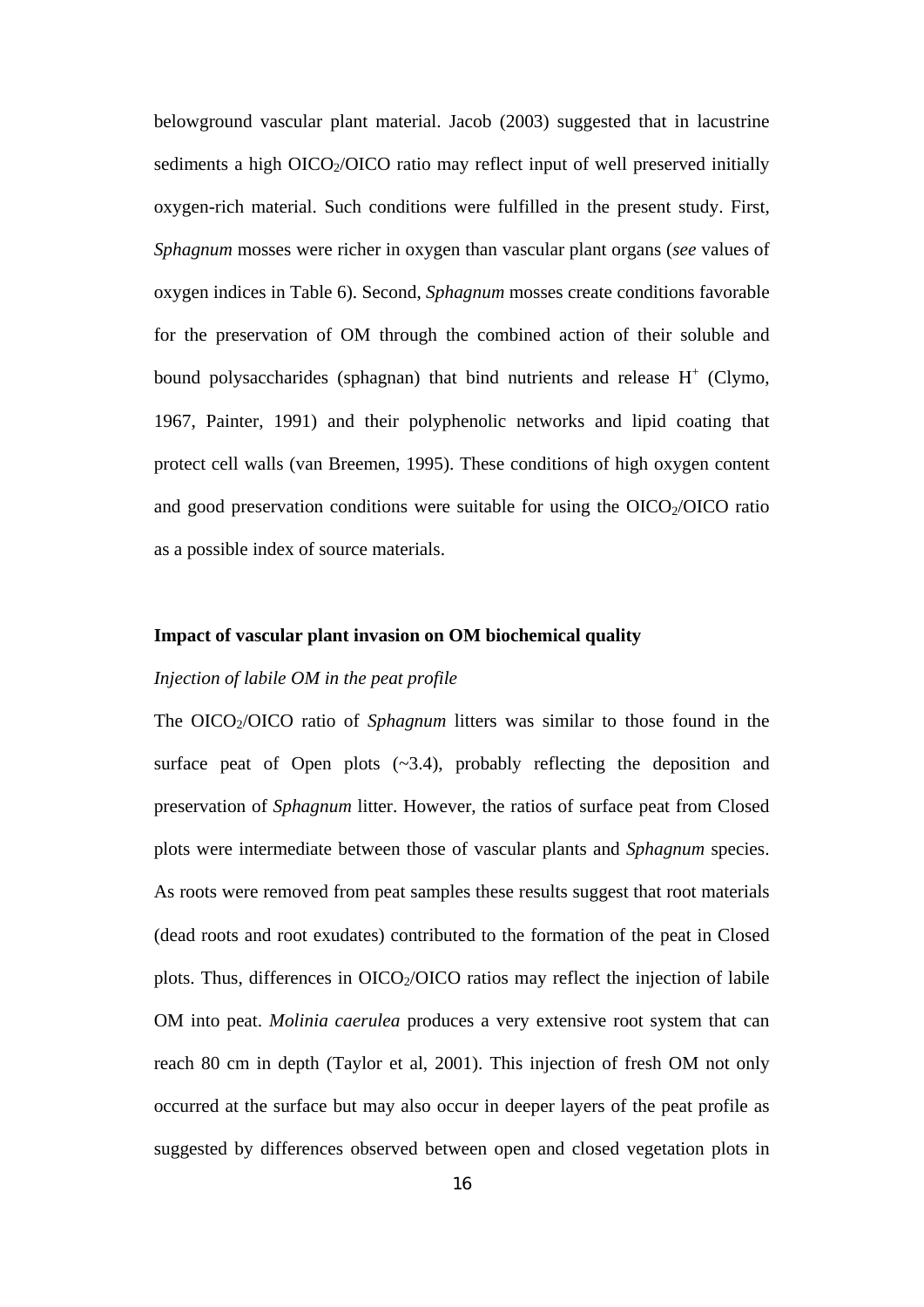both dry and wet areas of the peatland (Table 4). Fontaine et al (2007) showed that in mineral soils this injection of root materials can lead to an increase in the mineralization of deep recalcitrant C through a priming effect. They pointed out that such an effect may not occur in wetlands as anaerobic conditions may overrule it. These authors, however, did not take into account the fact that water level fluctuates and peat as deep as 15 cm can be temporarily exposed to aerobic conditions. Furthermore, in cases of vascular plant invasion, oxygen can be directed to deep layers at the root-soil interface (Conrad, 1996). None of the parameters measured in this study can assess for the occurrence of a priming effect, but the results obtained encourage further studies in this direction.

## *New litterfall quality and OM decomposition*

Surface peat from Closed plots (wet and dry pooled together) contained less hemicellulosic sugars than Open plots (wet and Dry pooled together) (Figure 3g), reflecting higher OM degradation (Comont et al, 2006). Deeper in the profile, such differences between plots with different vegetation were not observed (Figure 3h, i). Moreover, PPI showed that the surface peat from the Closed plots was more decomposed than the peat from the Open plots, irrespective of the hydrological status of the peatland. The increased decomposition in closed vegetation plots was supported by water analyses (Table 1). Dissolved organic carbon (DOC) concentration and conductivity were higher in closed than in open vegetation. These results suggest that the vascular plant invasion of the *Sphagnum* peatland increased OM decomposition. Furthermore, compared to *Sphagnum* species, *Molinia caerulea* and *Betula* spp have higher litter decomposability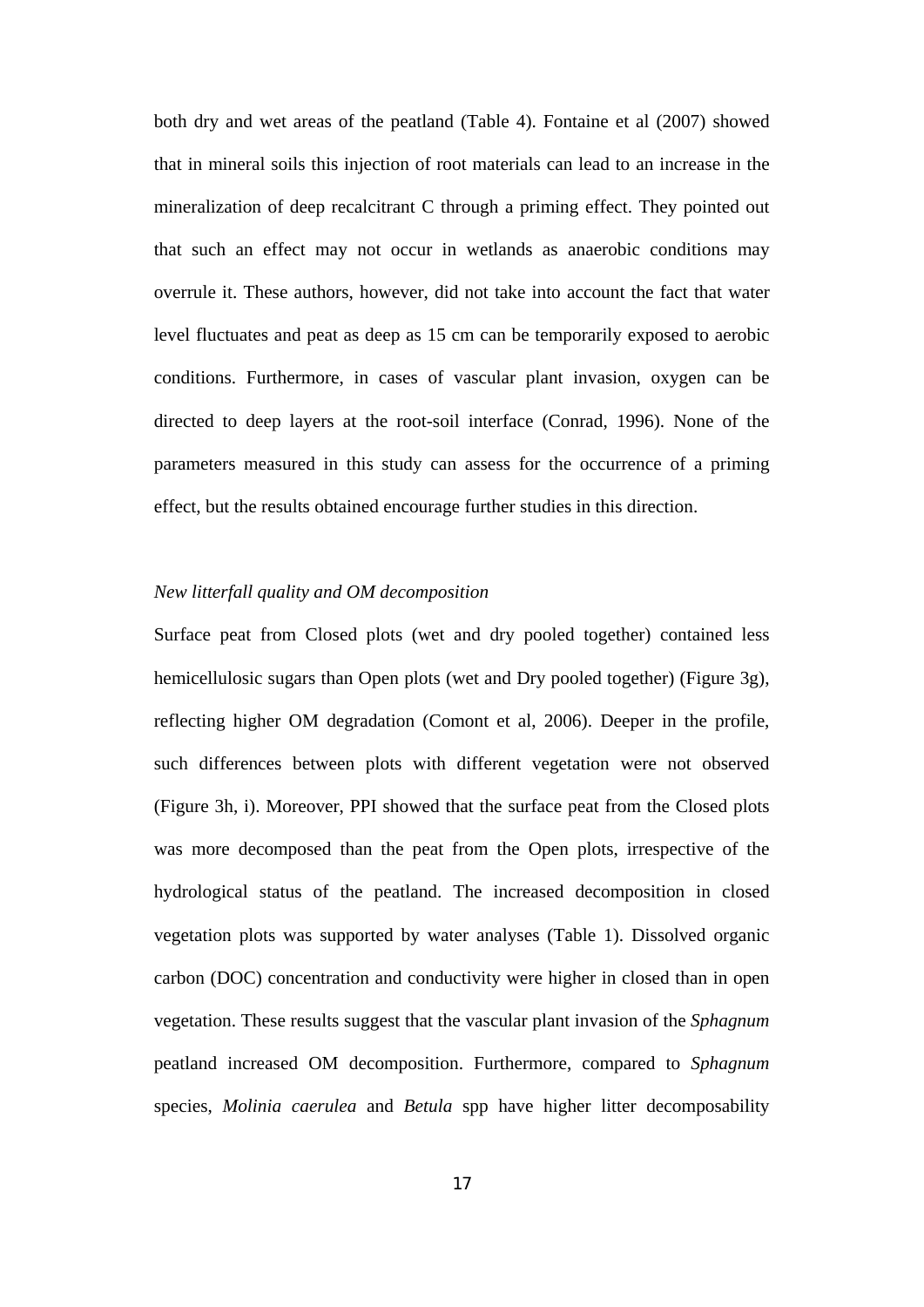(Chamie and Richardson, 1978; Bartsch and Moore, 1985; Berendse, 1998). This would explain the results obtained.

Increased OM decomposition in closed plots as suggested would result in a decrease of OM content, but the results showed that there were no significant differences between plots at the level of significance set  $(P < 0.05)$ . However, there was a trend of lower OM content in peat from closed plots toward the surface  $(P < 0.1)$ , which supports higher decomposition in closed plots than in open plots.

Bulk density showed almost significant differences in all cases (Figures 3a, b, c), suggesting that this variable integrates the physico-chemical effect of both vascular plants and hydrologic differences between areas. The bulk density was significantly higher in the closed plots than in the open ones. Minkkinen and Laine (1998a) showed in pine mires that drainage first increases the peat bulk density, then increases OM decomposition, and finally, the pressure of the growing trees further compacts the peat. Thus, the high bulk density in La Guette closed plots could be attributed to the development of the root system of trees. Simultaneously, despite a lower water table in the Dry area than in the Wet area, the peat from 5 to 10 cm deep was denser in the Wet area than in the Dry area. Thus the drainage effect may not be sufficient to impact peat physico-chemistry in the way suggested by Minkkinen and Laine (1998a).

Increased OM decomposition can also produce denser peat, without necessarily decreasing the C content (Minkkinen and Laine, 1998b). The hemicellulosic sugar content and R400 results actually suggest a higher OM degradation in the wet area of the peatland. Moreover, no significant differences in C content were observed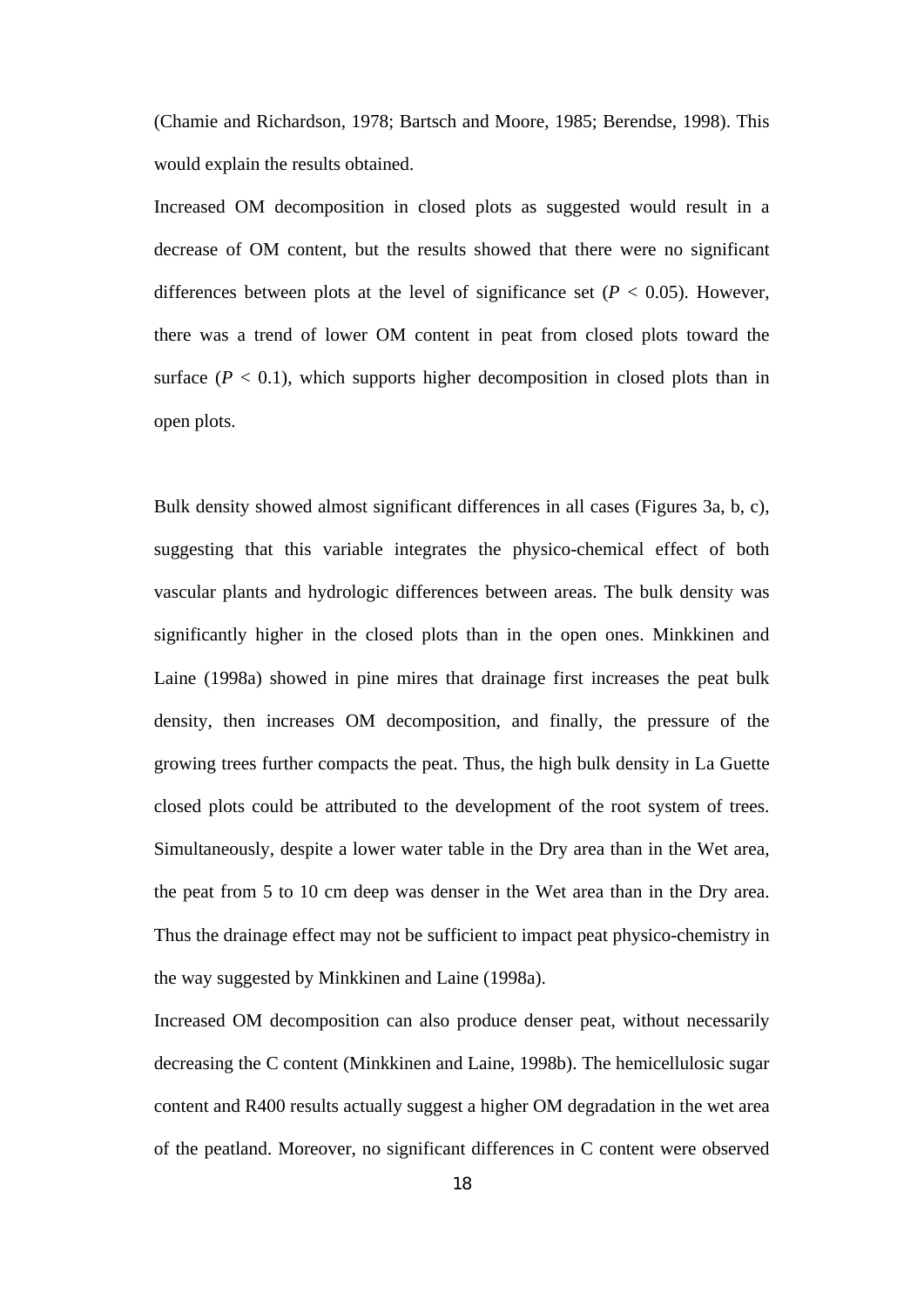between plots. It is thus argued that the difference in terms of OM degradation between wet and dry areas would lead to denser peat in the wet area.

#### **Impact of the incoming drain on OM decomposition**

The differences in peat hemicellulosic sugar contents and R400 index between peatland areas (higher in the Dry area) suggest that OM was better preserved in the dry area. As the water table was lower in the latter area, resulting in longer aerobic periods that would promote OM decomposition, these results are puzzling. A possible explanation may come from the fact that this area of the peatland intermittently receives nutrients from a drain flowing directly into the peatland at this location (Figure 1, Table 2), which is not the case throughout the peatland. Soluble elements such as K and S had concentrations in surface water that decreased with distance from the drain (Figure 8). This could not be demonstrated with N as concentrations were below the detection limits in the samples measured. It was shown that the water within the peatland actually flows from the east to the west (Binet et al, personal communication). The dry area was thus richer in soluble nutrients than the wet area and this could be the result of nutrient inputs from the drain.

#### Figure 8.

Depending on the availability in mineral nutrients in the media, the microbial biomass may balance demand for mineral nutrients with consumption of supplementary C that would result in C overflow due to stoichiometric constraints (Manzoni and Porporato, 2009). From an experiment of wheat decomposition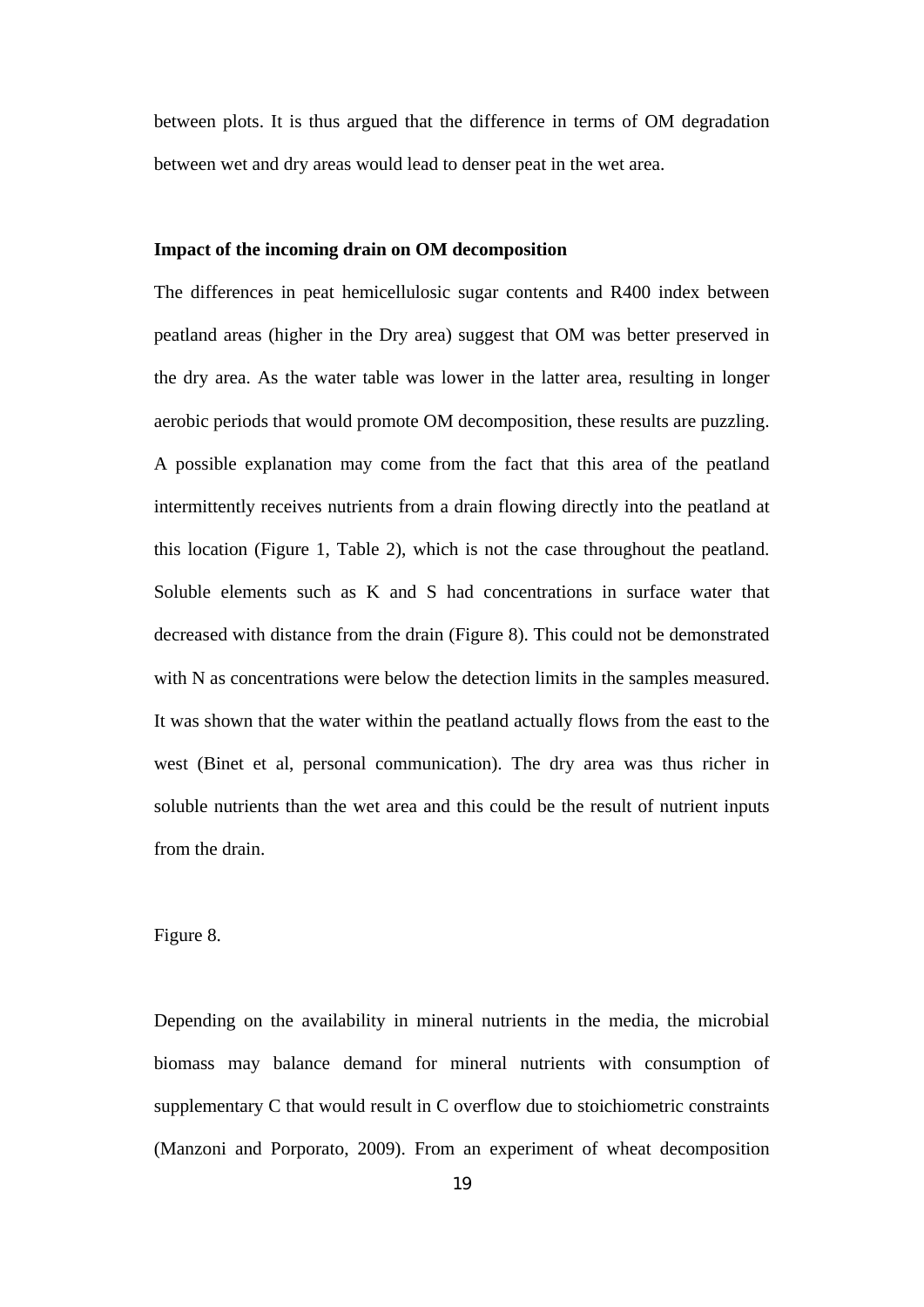under nutrient-limiting conditions (in this case, N), Hadas et al (1998) hypothesized that the C that could not be mineralized to  $CO<sub>2</sub>$  because of the lack of nutrients would flow into a "polysaccharide-like" pool. In the same way, in the wet area, which was poorer in mineral nutrients, such a process could occur, with polysaccharide consumption. The incomplete degradation of such material would result in the excretion of a transformed OM. In the dry area, where mineral nutrients were found in higher concentrations, less C would need to be incorporated and less hemicellulose would flow into the "polysaccharide-like" pool, resulting in a better preservation of OM in this dry area than in wet nutrientpoor plots. The negative correlations between C/S ratio in free water and the surface peat hemicellulose content (Figure 9a) and R400 (Figure 9b) support this hypothesis: for an equivalent amount of soluble C, more hemicellulose was degraded and more transformed OM was produced as the availability of S (less S for the same amount of C) decreased (Figure 9).

## Figure 9.

In the wet area, where soluble S may be limiting, the microbial community may have found in the solid OM, i.e. peat, the amount of S required for its growth and thus rejected the excess C (C overflow) in the form of transformed OM. Manzoni and Porporato (2009) and Hadas (1998) based their argument of C overflow on models developed for mineral soils. From the results presented in Figure 9, although obtained with only 4 points, the hypothesis of C overflow under nutrient limiting conditions deserves to be tested on peat soils and La Guette peatland offers a good case of study.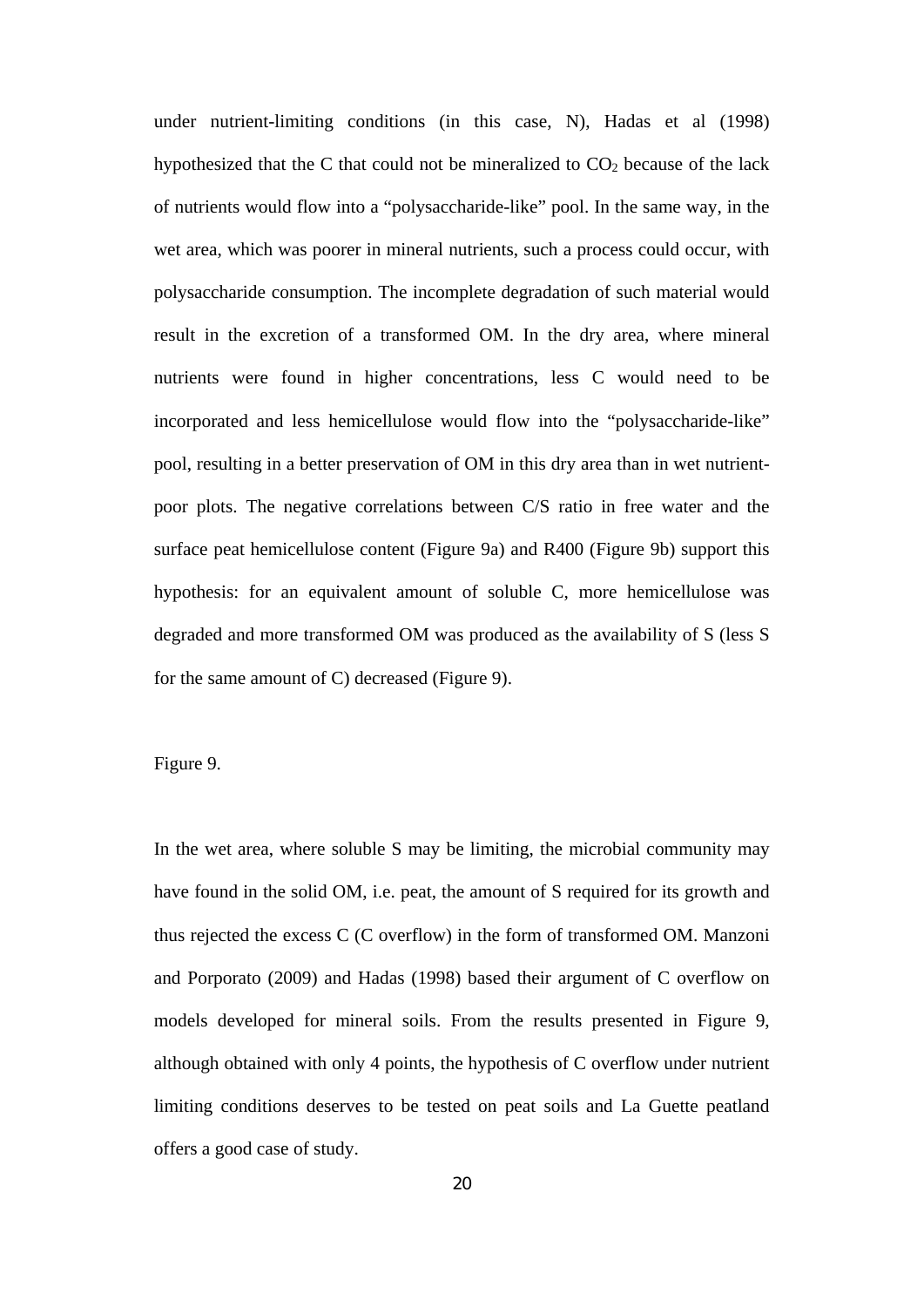#### **CONCLUSION**

Rock Eval analysis on peat samples from La Guette peatland showed that R400 and the  $OICO<sub>2</sub>/OICO$  ratios were valuable indices to assess OM degradation and to discriminate litters of *Sphagnum* species from those of vascular plants, respectively. These indices were used to highlight differences between areas with different water levels and vegetation types in the peatland. The  $OICO<sub>2</sub>/OICO$ profiles showed that invading species through their roots may inject labile OM into deep peat. The R400, coupled to hemicellulosic sugar analyses, showed that OM was more decomposed in plots invaded by vascular plants. These results suggest that invasion of a peatland by vascular plants such as *Betula* spp and *Molinia caerulea* affected both surface and deep peat processes.

This study also highlights the important impact of the incoming drain on soil processes. It is suspected that the drain may have enriched the dry area of the peatland in nutrients that modified decomposition conditions in this area compared to the wet one. The microbial community in the dry nutrient-rich area may not have needed to decompose peat to cover its nutrient requirements. In contrast, in the wet nutrient poor area, microbes may have needed to consume more C substrates with the production of a polysaccharide-like pool, i.e. more transformed OM.

All these conclusions obtained with bulk peat analyses could be supported by 1) applying molecular analyses (i.e. lipids) to better discriminate the source materials, 2) surveying the site in the long term, with the present study as the "time zero", to monitor indices of vascular plant colonization.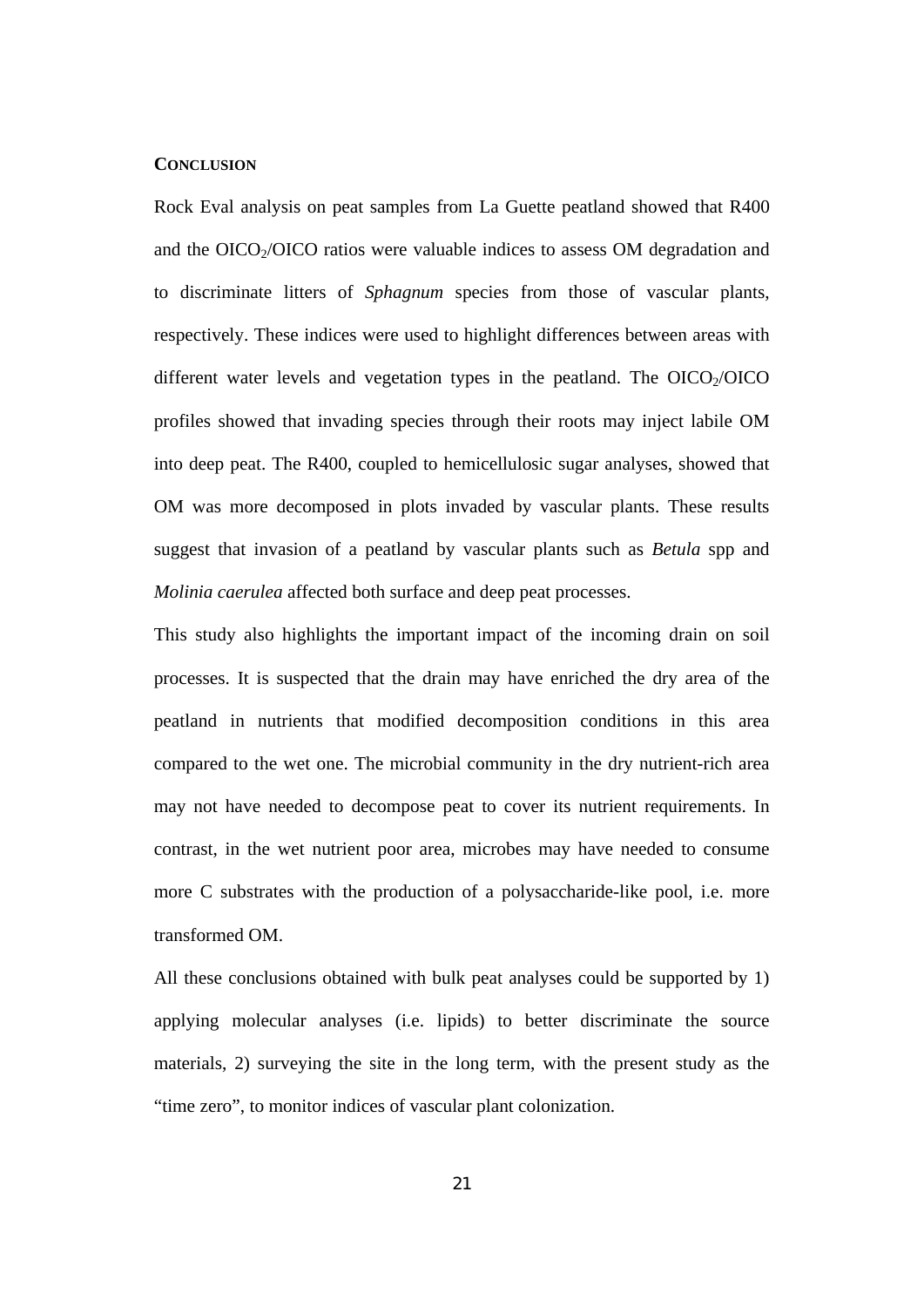Finally, these results highlight issues that need to be addressed to fully assess the impact of *Sphagnum* peatland invasion by vascular plants: 1) test for the priming effect induced by labile C injection in deep peat, 2) test the C overflow hypothesis in nutrient-limiting conditions.

#### **ACKNOWLEDGEMENTS**

This paper is a contribution to the research conducted at the OSUC (Observatoire des Sciences de l'Univers en région Centre). Financial support was provided by a Conseil General du Loiret grant to S. Gogo. The authors gratefully acknowledge M. Hatton, R. Boscardin and E. Rivoire for analytical assistance and J.R. Disnar and C. Défarge for advice regarding Rock Eval pyrolysis and spectrophometer analyses. The authors are also grateful to the reviewers for their constructive comments and helpful suggestions on an earlier version of the manuscript.

#### **REFERENCES**

Bartsch I, Moore TR (1985) A preliminary investigation of primary production and decomposition in four peatlands near Schefferville, Québec. Can J Botany 63:1241–1248

Berendse F (1998) Effects of dominant plant species on soils during succession in nutrient-poor ecosystems. Biogeochemistry 42:73–88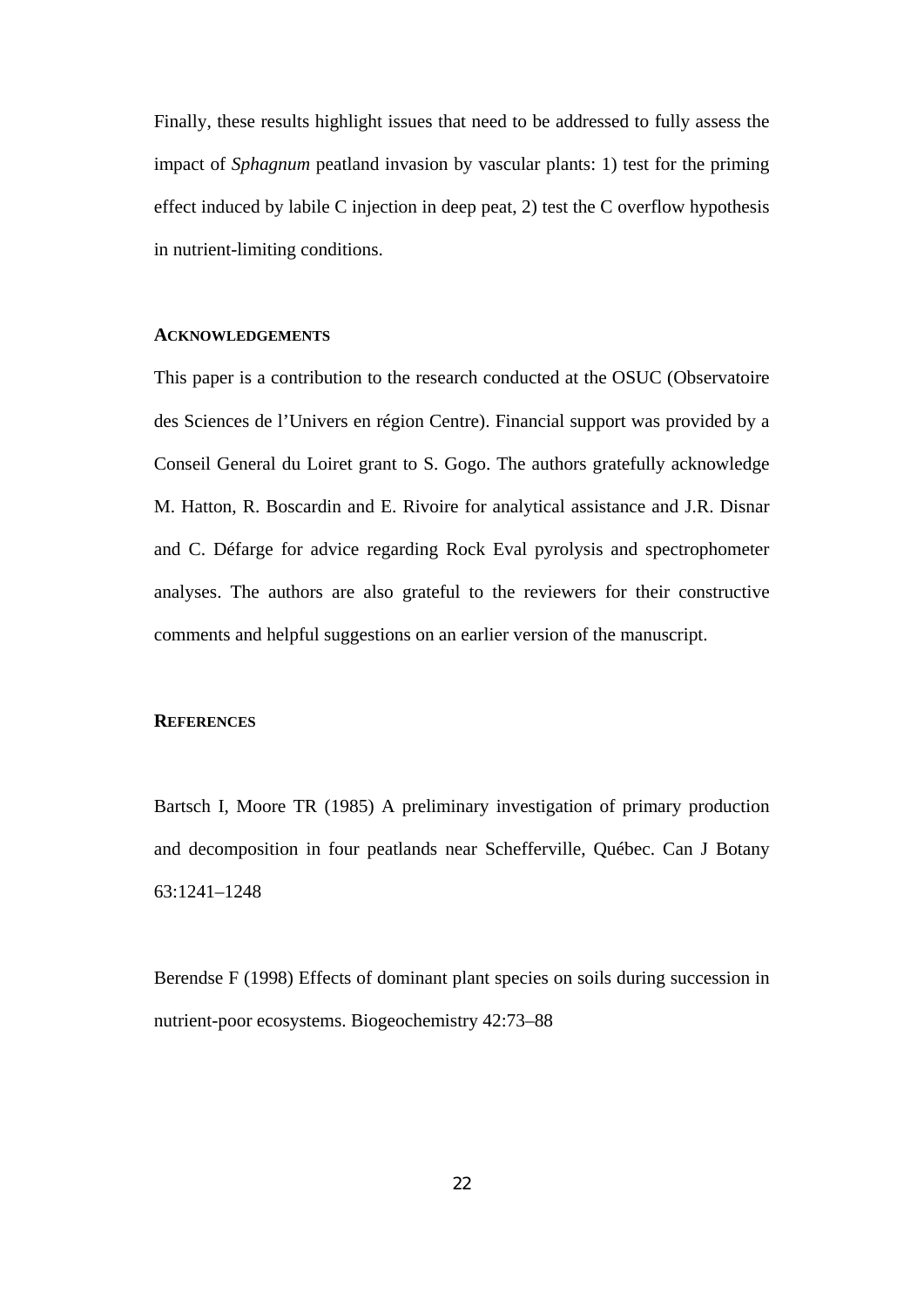Bergman I, Svensson BH, Nilsson M (1998) Regulation of methane production in a Swedish mire by pH, temperature and substrate. Soil Biol and Biochem 31:1867–1877

Bourdon S, Laggoun-Défarge F, Maman O et al (2000) Organic matter sources and early diagenetic degradation in a tropical peaty marsh (Tritrivakely, Madagascar). Implications for environmental reconstruction during the Sub-Atlantic. Org Geochem 31:421–38

Bragazza L, Siffi C, Iacumin P et al (2007) Mass loss and nutrient release during litter decay in peatland: The role of microbial adaptability to litter chemistry. Soil Biol and Biochem 39:257-267

van Breemen N (1995) How *Sphagnum* bogs down other plants. Trends Ecol and Evol 10:270–275

Chamie JPM, Richardson CJ (1978) Decomposition in Northern wetlands. In: Good RE, Whigham DF, Simpson RL (eds) Freshwater wetlands: ecological processes and management potential,. Academic Press, New York

Charman D (2002) Peatlands and Environmental Change. John Wiley & Sons Ltd, New York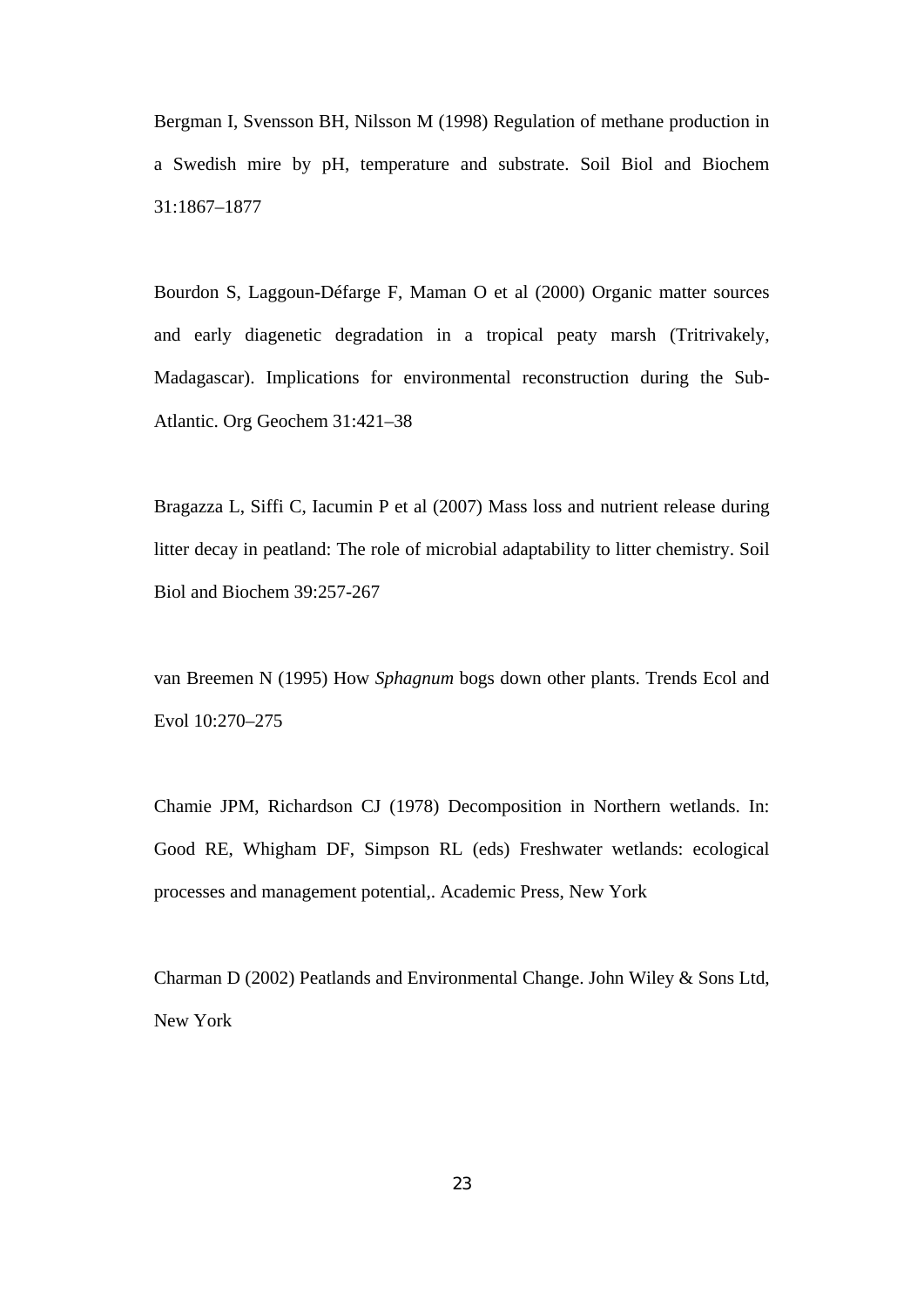Clymo RS (1967) Control of cation concentrations, and in particular of pH, in *Sphagnum* dominated communities. In: Golterman HL, Clymo RS (eds) Chemical Environment in Aquatic Habitat. North Holland, Amsterdam

Clymo RS, Hayward PM (1982) The ecology of *Sphagnum*. In: Smith AJE (ed) Bryophyte Ecology. Chapman and Hall, New York

Comont L (2006) Etude des processus de stockage de la matière organique et de régénération des tourbières dégradées après exploitation : sites du Russey (Jura français), de la chaux d'Abel (Jura suisse) et de baupte (Cotentin, France). Dissertation, Université d'Orléans.

Comont L, Laggoun-Défarge F, Disnar J-R (2006) Evolution of organic matter indicators in response to major environmental changes: the case of a formerly cutover peatbog (Le Russey, Jura Mountains, France). Org Geochem 37:1736–1751

Conrad R (1996) Soil microorganisms as controllers of atmospheric trace gases  $(H_2, CO, CH_4, OCS, N_2O, and NO)$ . Microbiol Rev 60:609-640

Cornelissen JHC, van Bodegom PM, Aerts R et al (2007) Global negative vegetation feedback to climate warming responses of leaf litter decomposition rate in cold biomes. Ecol Lett 10: 619-627

Coulson JC, Butterfield J (1978) An investigation of the biotic factors determining the rates of plant decomposition on blanket bog. J Ecol 66: 631-650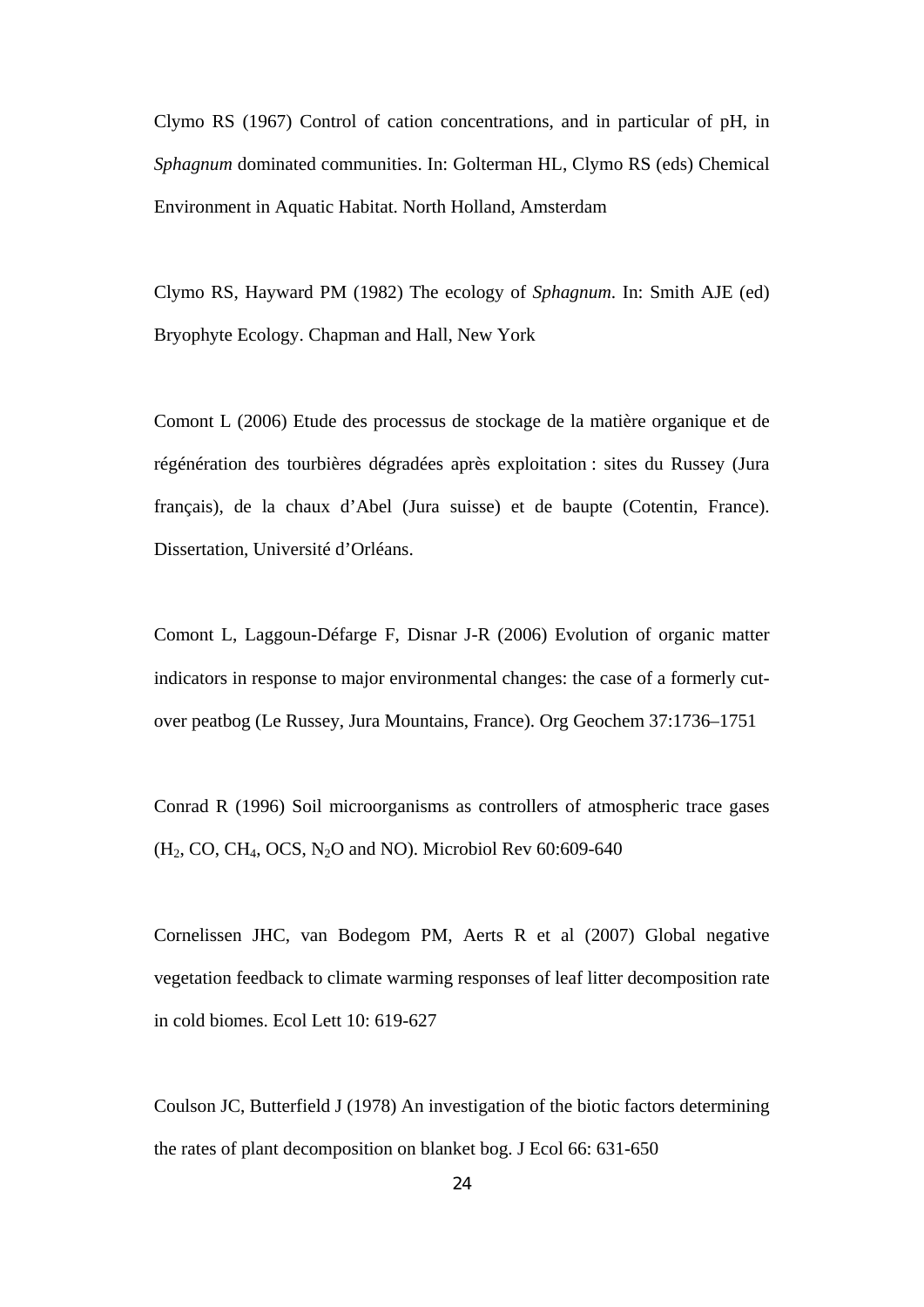Disnar J-R, Guillet B, Keravis D et al (2003) Soil organic matter (SOM) characterization by Rock-Eval pyrolysis: scope and limitations. Org Geochem 34:327–343

Disnar J-R, Jacob J, Morched-Issa M et al (2008) Assessment of peat quality by molecular and bulk geochemical analysis : Application to the Holocene record of the Chautagne marsh (Haute Savoir, France). Chem Geol 254:101–112

Dorrepal E, Cornelissen JH, Aerts R (2007) Changing leaf litter feedbacks on plant production across contrasting sub-artic peatland species and growth forms. Oecologia 151:251–261

Espitalié J, Deroo G, Marquis F (1985) La pyrolyse Rock Eval et ses applications. Rev I Fr du Pétrol 40:563–579, 40:755–784, 41:73–89

Fontaine S, Barot S, Barré P (2007) Stability of carbon in deep soil layers controlled by fresh carbon supply. Nature 450:277–280

Ford MSJ (1990) A 10 000-Yr history of acidification of natural ecosystem acidification. Ecol Monogr 67:100-107

Gobat J-M, Grosvernier P, Matthey Y (1986) Les tourbières du Jura suisse. Milieux naturels, modifications humaines, caractères des tourbes, potentiel de régénération. Actes de la Société Jurassienne d'Emulation :213-315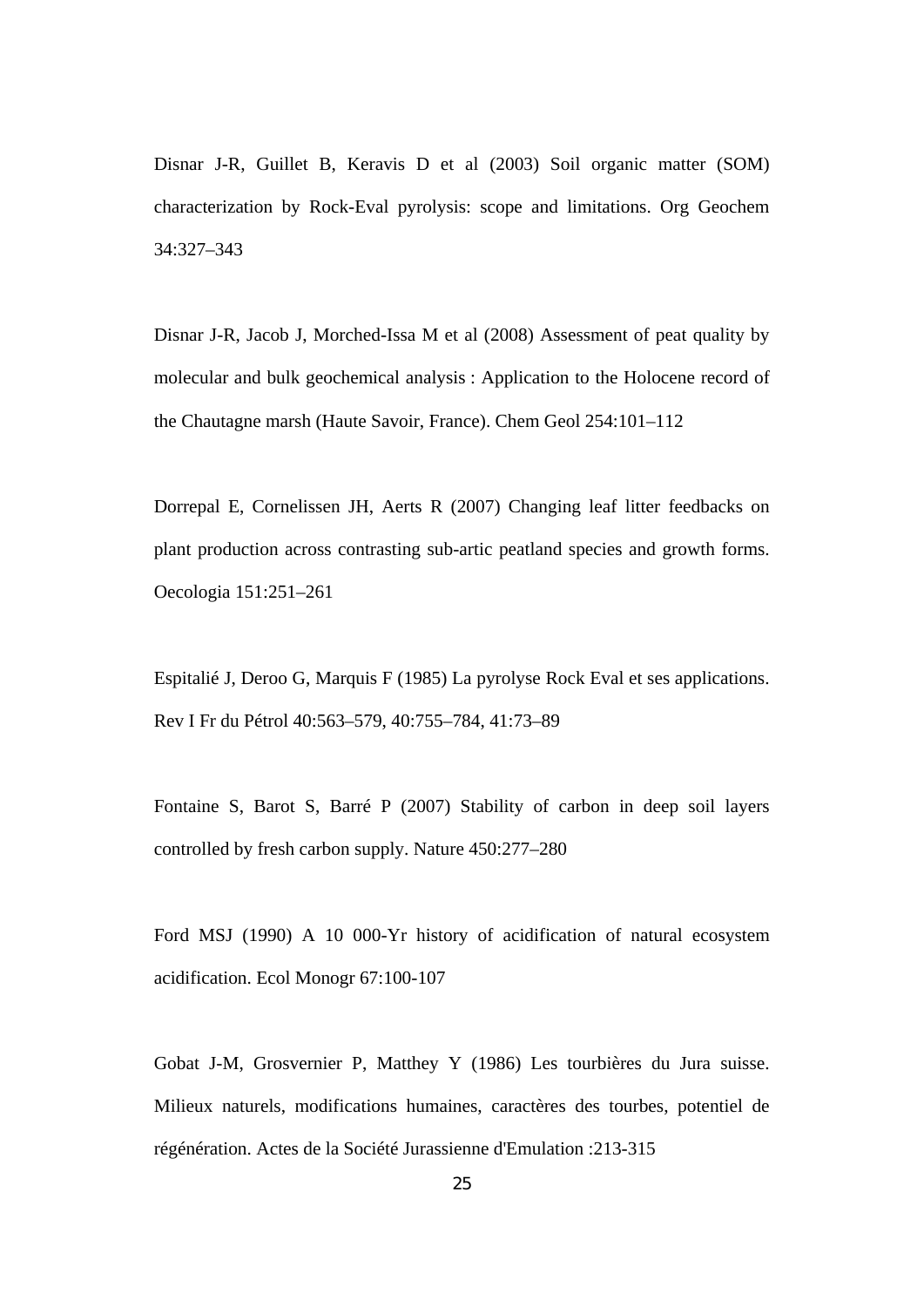Gorham E (1991) Northern peatlands: role in the carbon cycle and probable responses to climate warming. Ecol Appl 1:182–195

Hadas A, Parkin TB, Stahl PD (1998) Reduced  $CO<sub>2</sub>$  release from decomposing wheat straw under N-limiting conditions: simulation of carbon turnover. Eur J Soil Sci 49:487–494

Hogg P, Squires P, Fitter AH (1995) Acidification, nitrogen deposition and rapid vegetational change in a small valley mire in Yorkshire. Biol conserv 71:143–153

Jacob J (2003) Enregistrement des variations paléoenvironmentales depuis 20000 and dans le Nord Est du Brésil (Lac Caço) par les triterpènes et autres marqueurs organique. Dissertation, Université d'Orléans.

Jacob J, Disnar J-R, Boussafir M et al (2004) Major environmental changes recorded by lacustrine sedimentaryorganic matter since the last glacial maximum near the equator (Lagao do Caço, NE Brazil). Palaeogeog Palaeoclim Palaeoecol 205:183–197

Jones CG, Lawton JH, Schachak M (1994) Organisms as ecosystem engineers. Oikos 69:373–386

Kaila A (1956) Determination of the degree of humification of peat samples. J Agr Sci Finland 28:18–35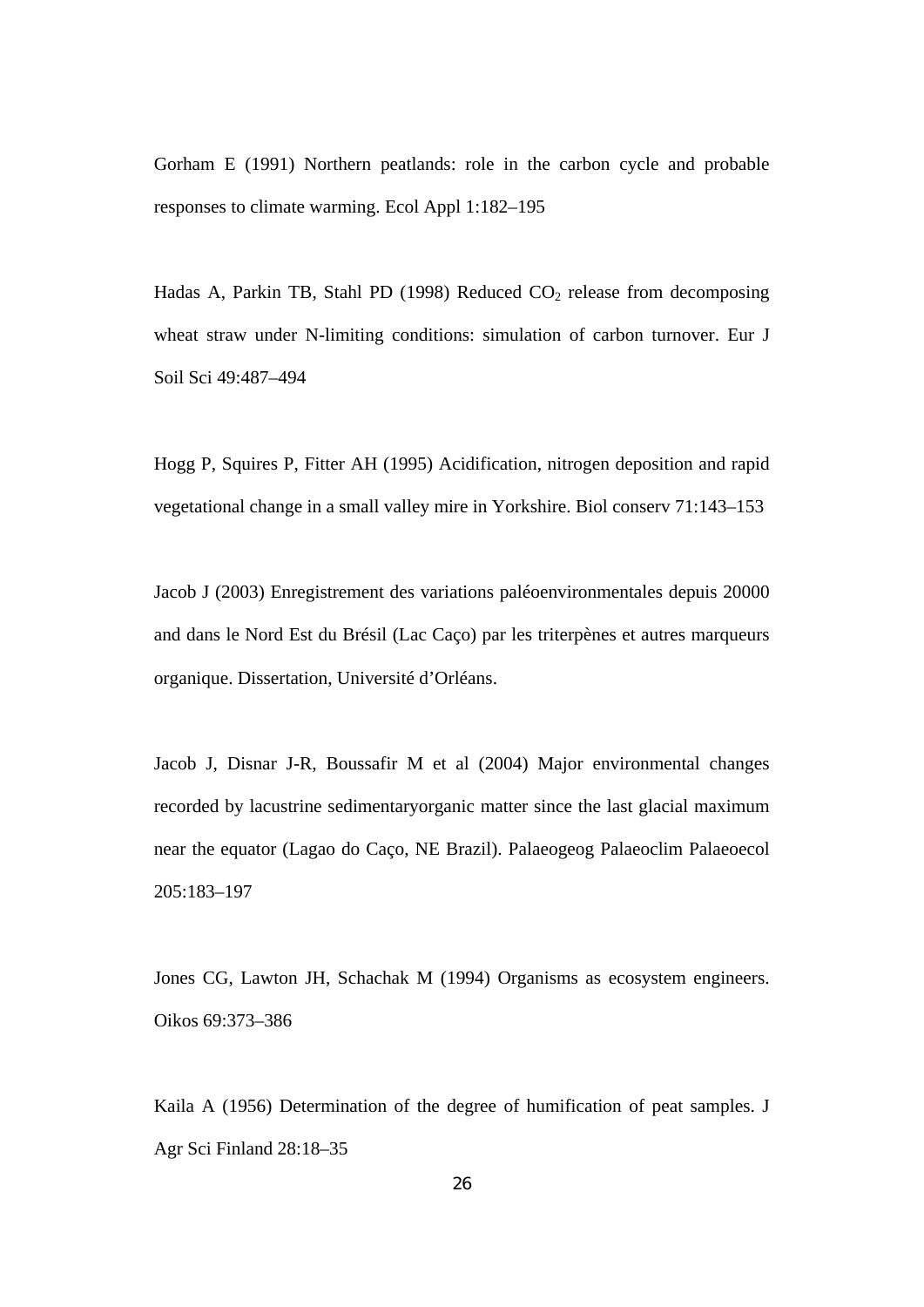Knies J (2005) Climate-induced changes in sedimentary regimes for organic matter supply on the continental shelf off northern Norway. Geochim Cosmochim Ac 69:4631–4647

Lafargue E, Marquis F, Pillot D (1998) Rock-Eval 6 applications in hydrocarbon exploration, production and soil contamination studies. Rev I Fr Pétrol 53:421– 437

Laggoun-Défarge F, Mitchell E, Gilbert D et al (2008) Cut-over peatland regeneration assessment using organic matter and microbial indicators (bacteria and testate amoebae). JAppl Ecol 45:716–727

Manzoni A, Porporato A (2009) Soil carbon and nitrogen mineralization: Theory and models across scales. Soil Biol Biochem 41:1355-1379

Minkkinen K, Laine J (1998a) Effect of forest drainage on the peat bulk density of pine mires in Finland. Can J Forest Res 28:178–186

Minkkinen K, Laine J (1998b) Long-term effect of forest drainage on the peat carbon stores of pine mires in Finland. Can J of Forest Res 28:1267–1275

Painter TJ (1991) Lindow man, Tollund man and other peat-bog bodies: the preservative and antimicrobial action of sphagnan, a reactive glycuronoglycan with tanning and sequestering properties. Carbohyd Polym 15: 123-142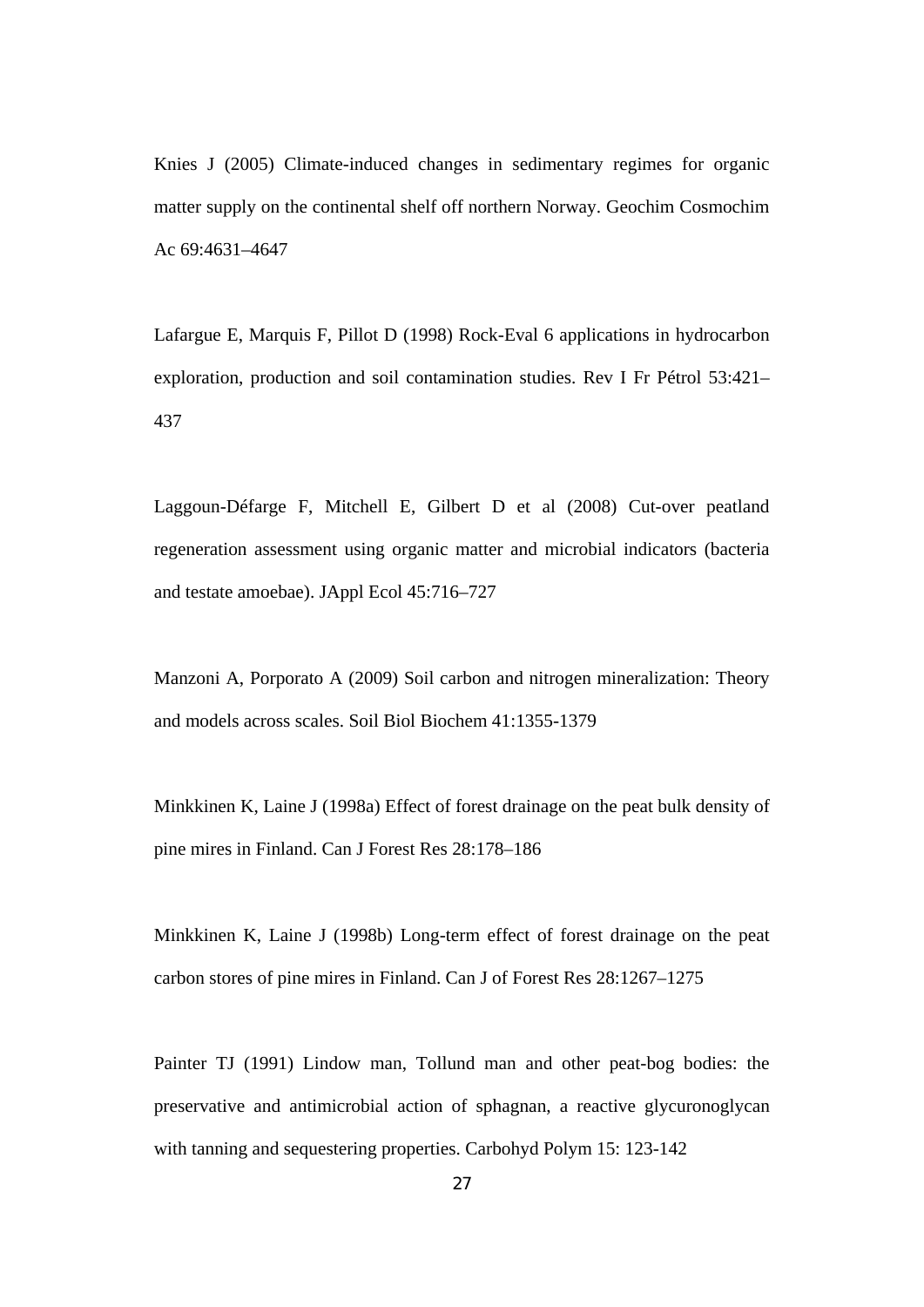Schlesinger WH (1997) Biogeochemistry: an analysis of global change. Academic Press, San Diego

Sebag D, Disnar J-R, Guillet B et al (2006) Monitoring organic matter dynamics in soil profiles by 'Rock-Eval pyrolysis': bulk characterization and quantification of degradation. Eur J Soil Sci 57:344–355

Statsoft Inc (2008) STATISTICA for Windows Version 8.0. Tulsa Oklahoma, Statsoft, Inc.

Taylor K, Rowland AP, Jones HE (2001) *Molinia caerulea* (L.) Moench. J Ecol 86:126–144

Tomassen HBM, Smolders AJP, Lamers LPM et al (2003) Stimulated growth of *Betula pubescens* and *Molinia caerulea* on ombrotrophic bogs: role of high level of atmospheric nitrogen deposition. J Ecol 91:357–370

Tomassen HBM, Smolders AJP, Limpens J et al (2004) Expansion of invasive species on ombrotrophic bogs: desiccation or high N deposition? J Ecol 41:139– 150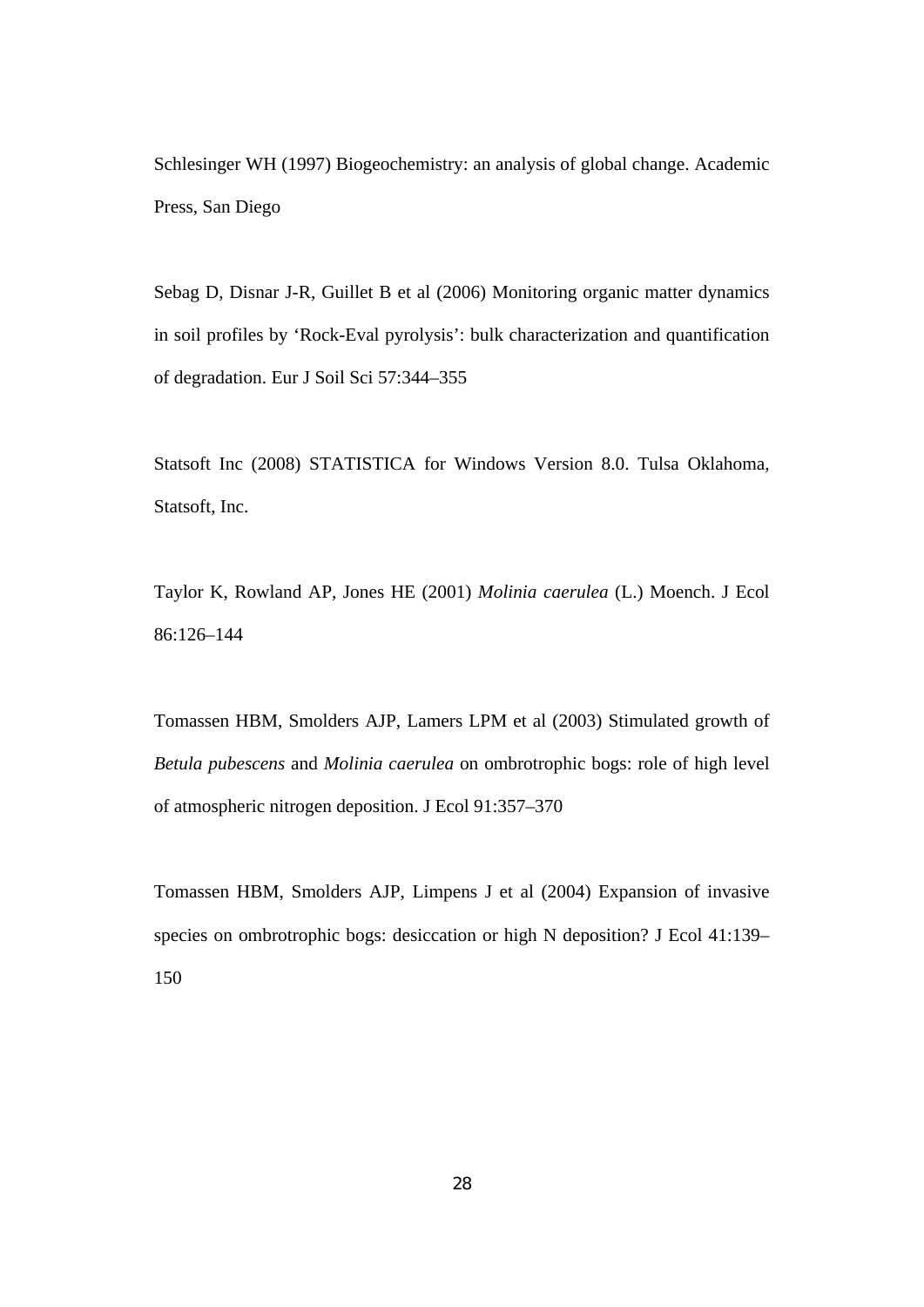#### **FIGURE CAPTIONS**

Figure 1. Map of La Guette peatland (Neuvy-sur-Barangeon, France) showing the location of the studied plots with different vegetation (Open vs Closed) and from the two hydrological areas (Wet vs Dry).

Figure 2. Diagram of a peat core sampled and analyses performed.

Figure 3. Bulk density (a, b, c), PyroPhosphate Index, PPI (d, e, f), and total hemicellulosic sugar content (g, h, i) of the uppermost peat (0 to 15 cm) from different vegetation plots (Open and Closed) and from the two hydrological areas of the peatland (Wet and Dry). The error bars represent one standard error  $(n = 8)$ .

Figure 4. Rock-Eval 6 Oxygen Index (OIRe6) and the ratio of the amount of pyrolysed  $CO<sub>2</sub>$  to the amount of pyrolysed  $CO$  (OICO<sub>2</sub>/OICO) of the uppermost peat (0 to 15 cm depth) from different vegetation plots (Open and Closed). The error bars represent one standard error  $(n = 8)$ .

Figure 5. R400 index and C/S ratio of the uppermost peat (0 to 15 cm depth) from the two hydrological areas of the peatland (Wet and Dry). The error bars represent one standard error  $(n = 8)$ .

Figure 6. Correlation between R400 and hemicellulosic sugar content of the uppermost peat ( 0 to 15 cm depth)  $(n = 48)$ .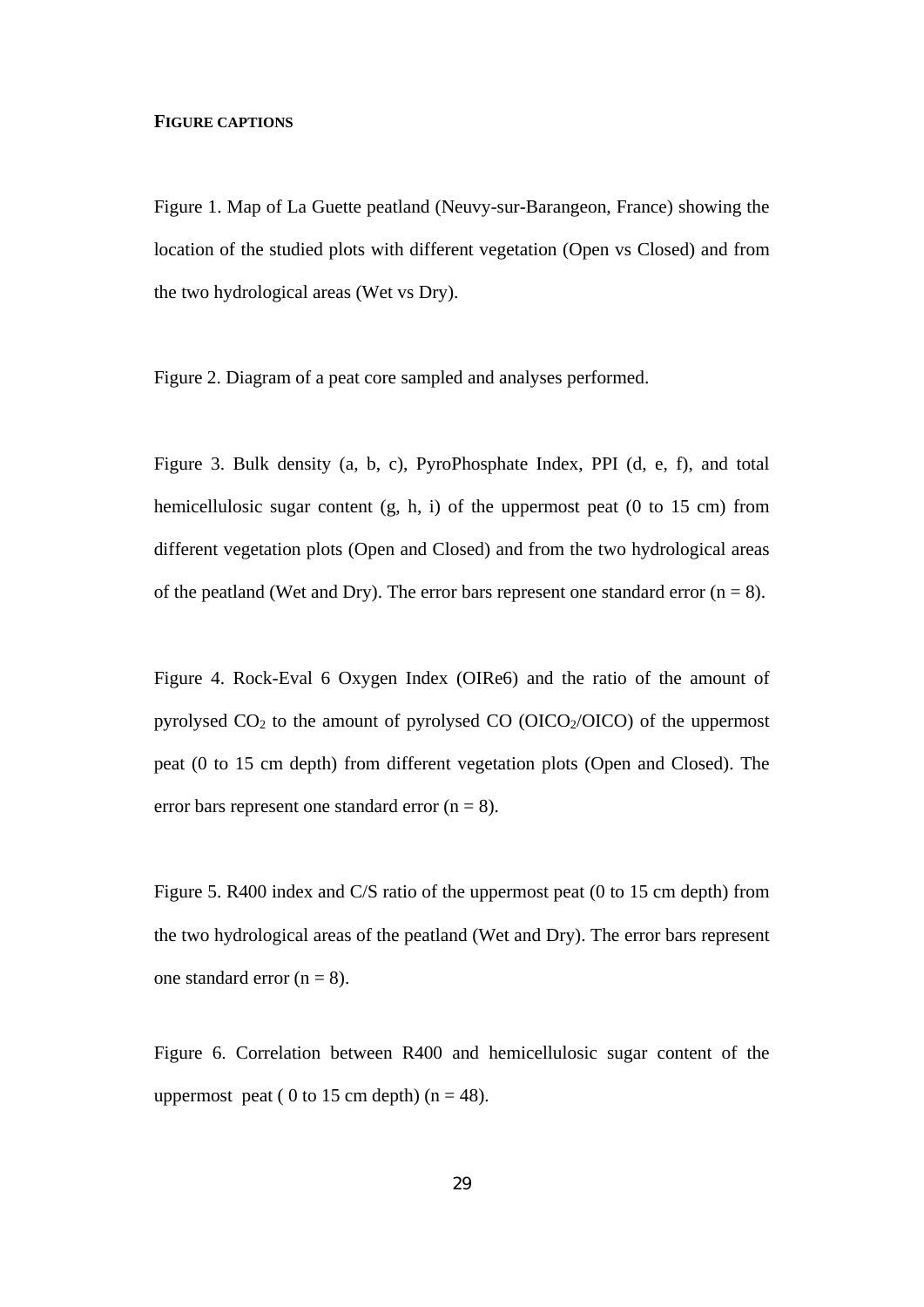Figure 7. Correlation between  $CO<sub>2</sub>$  Oxygen Index (OICO<sub>2</sub>) and CO Oxygen index (OICO) of significant source material litter from La Guette peatland.

Figure 8. Concentrations of total soluble K (a) and S (b) in surface water sampled on May 2008 from the four studied plots in relation to the distance between these plots and the incoming drain of La Guette peatland (n=3). WO = Wet Open, WC = Wet Closed, DO = Dry Open, DC = Dry Closed.

Figure 9. Hemicellulosic sugar contents (a) and R400 (b)  $(n = 4)$  of surface peat (0 – 5 cm depth) in relation to C/S ( $n = 3$ ) of surface water sampled on May 2008 from the four studied plots in La Guette peatland.

WO = Wet Open, WC = Wet Closed, DO = Dry Open, DC = Dry Closed.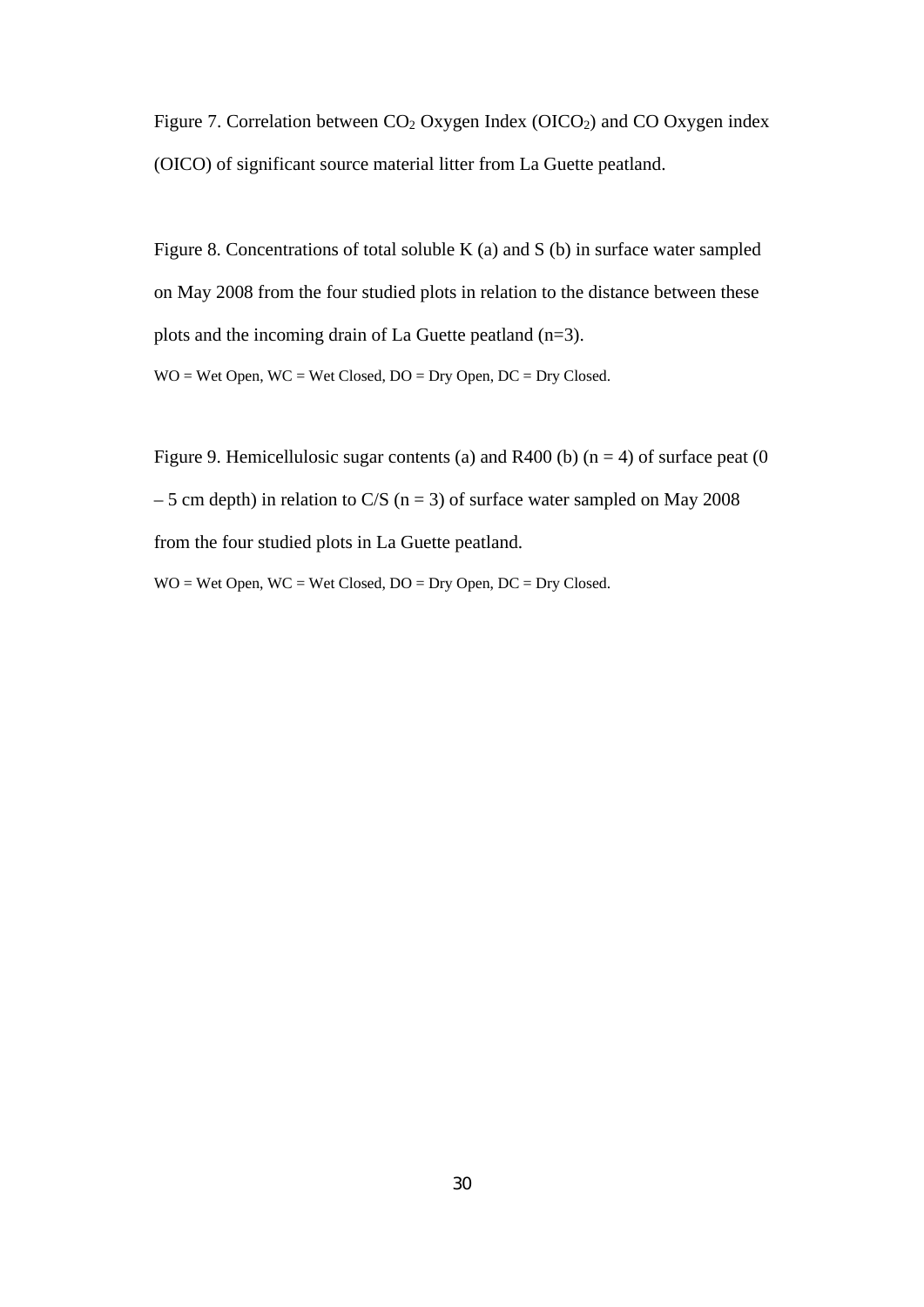## **TABLES**

Table 1. Annual mean (4 sampling dates, May 2008-March 2009) characteristics of surface water sampled in the four studied plots from La Guette peatland (annual mean  $\pm$  standard error, n=4 other than Al, n=1, not detected in the three other samplings). Data from seasonal monitoring are not shown.

|                                           | West Open       | West Closed     | East Open          | <b>East Closed</b> |
|-------------------------------------------|-----------------|-----------------|--------------------|--------------------|
| pH                                        | $3.98 \pm 0.21$ | $3.73 \pm 0.22$ | $\pm$ 0.34<br>4.03 | $3.93 \pm 0.23$    |
| Conductivity ( $\mu$ S cm <sup>-1</sup> ) | $49.0 \pm 6.47$ | $65.0 \pm 9.36$ | $\pm$ 8.25<br>51.9 | $63.9 \pm 12.6$    |
| $DOC$ (mg $l^{-1}$ )                      | $16.2 \pm 0.72$ | $26.5 \pm 1.59$ | 13.9<br>$+$ 1.73   | $20.9 \pm 1.87$    |
| $K$ (mg $l^{-1}$ )                        | $0.16 \pm 0.03$ | $0.20 \pm 0.04$ | 0.22<br>$\pm 0.02$ | $0.59 \pm 0.14$    |
| Na $(mg l^{-1})$                          | $2.82 \pm 0.11$ | $2.39 \pm 0.10$ | 2.95<br>$\pm$ 0.03 | $3.37 \pm 0.29$    |
| $Mg$ (mg $l^{-1}$ )                       | $0.28 \pm 0.06$ | $0.29 \pm 0.03$ | $\pm 0.01$<br>0.21 | $0.27 \pm 0.03$    |
| $Ca (mg l-1)$                             | $0.71 \pm 0.16$ | $0.76 \pm 0.12$ | $0.45 \pm 0.02$    | $0.73 \pm 0.17$    |
| $Si$ (mg $l^{-1}$ )                       | $1.99 \pm 0.24$ | $1.94 \pm 0.33$ | $\pm$ 0.32<br>2.93 | $3.11 \pm 0.55$    |
| Fe $(mg l^{-1})$                          | $0.42 \pm 0.11$ | $0.88 \pm 0.10$ | $0.52 \pm 0.06$    | $0.66 \pm 0.004$   |
| Al $(mg l^{-1})$                          | 0.17            | 0.27            | 0.36               | 0.76               |

Table 2. Chemical composition of the water sampled in the inlet drain on May 2008.

|            | Concentration in mg 1-1 |
|------------|-------------------------|
| $N-NO_3$   | 0.31                    |
| $N-NH_4^+$ | 0.08                    |
| N total    | 1.14                    |
| S total    | 0.95                    |
| Ca         | 3.19                    |
| Fe         | 1.40                    |
| K          | 1.89                    |
| Mg         | 0.53                    |
| Mn         | 0.04                    |
| Na         | 4.46                    |
| Si         | 4.26                    |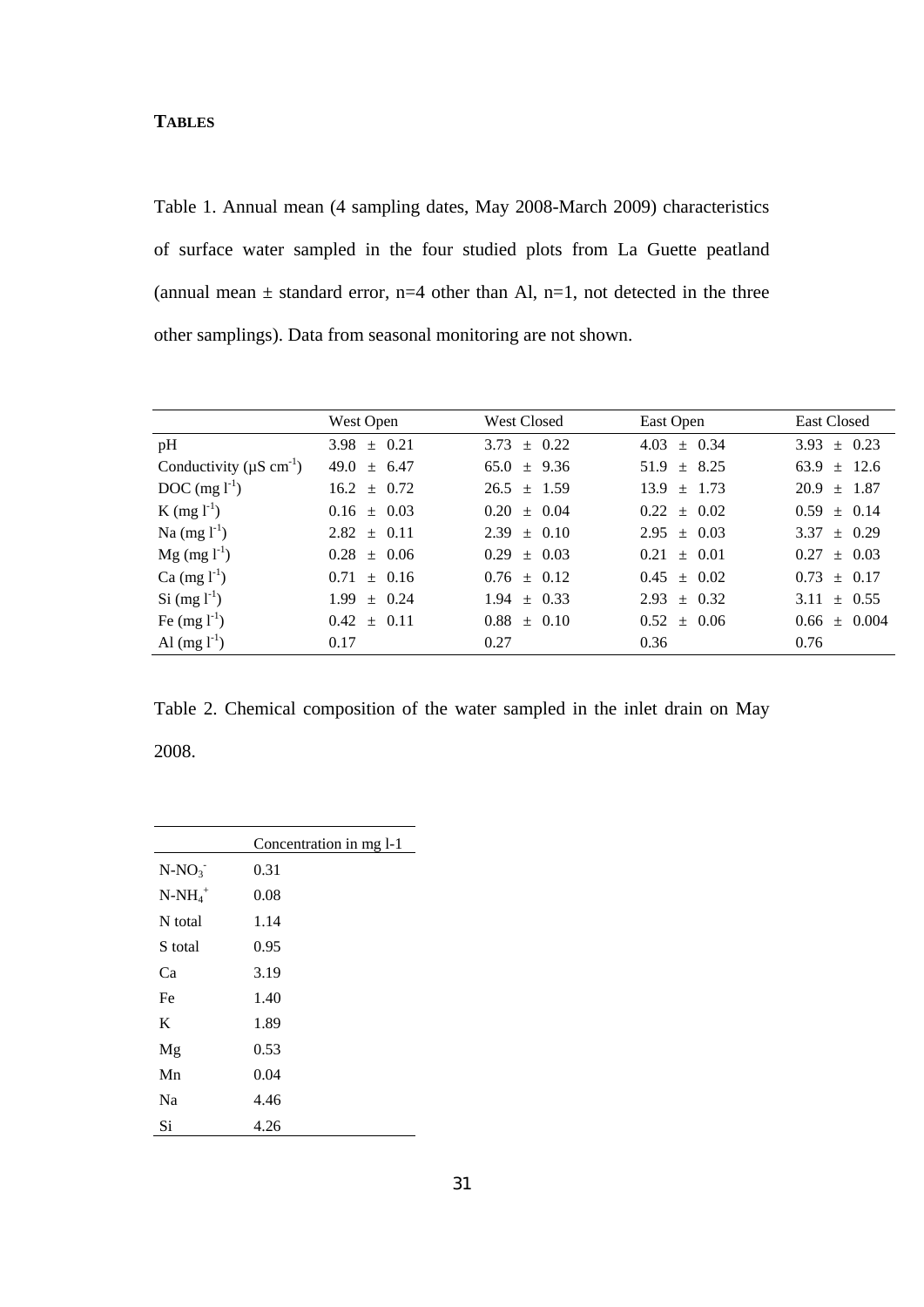Table 3. Plant cover Percentages of the main plant species in the four studied plots from La Guette peatland.

| Strata     | Species              | Wet Open | Wet Closed       | Dry Open     | Dry Closed       |
|------------|----------------------|----------|------------------|--------------|------------------|
| Moss       | Sphagnum cuspidatum  | 35       | 25               | 20           | 50               |
|            | Sphagnum rubellum    | 25       | $\boldsymbol{0}$ | 5            | $\theta$         |
|            | Other                | 5        | 40               | 15           | $\boldsymbol{0}$ |
| Herbaceous | Molinia caerulea     | 20       | 35               | $40*$        | $90*$            |
|            | Scheuzeria palustre  | 5        | $\boldsymbol{0}$ | $\mathbf{0}$ | $\overline{0}$   |
|            | Eriophorum vaginatum | 75       | 55               | 40           | 5                |
| Shrub      | Calluna vulgaris     | 70       | 25               | 45           | $\theta$         |
|            | Erica tetralix       | 5        | 40               | 45           | 45               |
| Tree       | Betula spp           | $\theta$ | 25               | $\mathbf{0}$ | 15               |

\* in the Dry open, M.caerulea is sparse but present everywhere on the plot, whereas in the Dry Closed, it was present as well-developed tussocks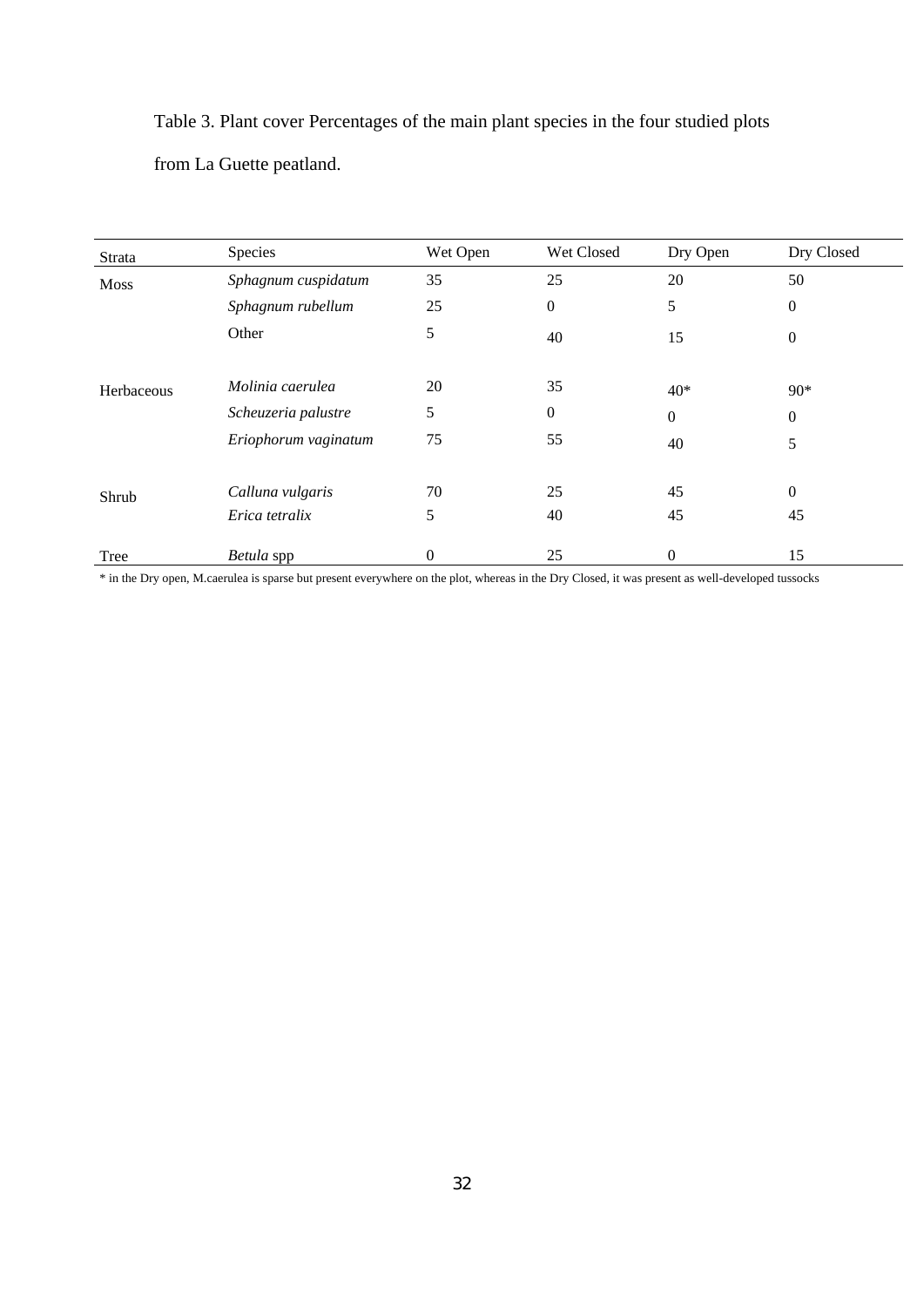Table 4. Depth-related evolution of biochemical properties of peat from the four studied plots in La Guette peatland. 4A: Mean  $(\pm 1 \text{ s.e., n = 4})$  bulk density, carbon, sulfur and nitrogen contents, organic matter amount and Pyrophosphate index (arbitrary units). 4B: Rock Eval parameters : Hydrogen Index,  $OICO<sub>2</sub> (CO<sub>2</sub>)$ released during pyrolysis, relative to TOC), OICO (CO released during pyrolysis, relative to TOC), OIRe6 ( $O_2$  released as CO and  $CO_2$  during pyrolysis, relative to TOC), R400 ratio (the part of the S2 signal produced below 400°C compared to the total S2 signal) and  $OICO<sub>2</sub>/OICO$  ratio.

Table 4A.

| Plot       | depth (cm)            | bulk density                          | $C$ (mg $g^{-1}$ )                           | $S \, (\text{mg } g^{-1})$             | $N$ (mg $g^{-1}$ )                    | MO(%)                             | PPI                                  |
|------------|-----------------------|---------------------------------------|----------------------------------------------|----------------------------------------|---------------------------------------|-----------------------------------|--------------------------------------|
|            |                       | $(g \text{ cm}^{-3})$                 |                                              |                                        |                                       |                                   |                                      |
| Wet Open   | $0 - 5$               | 0.02<br>0.05<br>$\pm$                 | 15.2<br>423<br>$\pm$                         | 0.61<br>2.19<br>$\pm$                  | 9.8<br>2.74<br>$\pm$                  | 2.9<br>89<br>$\pm$                | 14<br>4.3<br>$\pm$                   |
|            | $5 - 10$<br>$10 - 15$ | 0.10<br>0.02<br>$\pm$<br>0.01         | 413<br>19.6<br>$\pm$<br>21.5<br>403          | 3.50<br>0.22<br>$\pm$<br>0.37          | 3.08<br>13.1<br>$\pm$<br>13.5<br>1.54 | 2.6<br>83<br>$\pm$<br>81          | 27<br>$\pm$ 3.4                      |
|            | $15 - 20$             | 0.16<br>$\pm$<br>0.18<br>0.03         | $\pm$<br>453<br>10.5                         | 3.01<br>$\pm$<br>2.53<br>0.28          | $\pm$<br>15.0<br>0.90                 | 1.9<br>$\pm$<br>88<br>1.5         | 7.8<br>41<br>$\pm$<br>50<br>19.0     |
|            | $20 - 25$             | $\pm$<br>0.20<br>0.02                 | $\pm$<br>462<br>9.6                          | $\pm$<br>1.78                          | $\pm$<br>$\pm$ 2.13                   | $\pm$<br>1.5                      | $\pm$<br>88<br>13.0                  |
|            | $25 - 30$             | $\pm$<br>0.32<br>0.03<br>$\pm$        | $\pm$<br>15.7<br>441<br>$\pm$                | 0.06<br>$\pm$<br>1.22<br>0.14<br>$\pm$ | 13.0<br>10.9<br>1.97<br>$\pm$         | 86<br>$\pm$<br>2.4<br>78<br>$\pm$ | $\pm$<br>11.3<br>104<br>$\pm$        |
|            | 30-35                 | 0.24<br>0.03<br>$\pm$                 | 27.9<br>510<br>$\pm$                         | 1.52<br>$\pm$<br>0.09                  | 8.9<br>1.43<br>$\pm$                  | 87<br>3.3<br>$\pm$                | 121<br>11.5<br>$\pm$                 |
|            | 35-40                 |                                       |                                              |                                        | 1.94                                  | 4.7                               | 23.1                                 |
|            | $40 - 45$             | 0.17<br>0.03<br>$\pm$<br>0.13<br>0.01 | 520<br>20.1<br>$\pm$<br>499<br>$\pm$<br>10.1 | 1.51<br>0.18<br>$\pm$<br>2.34<br>0.27  | 10.1<br>$\pm$<br>2.42<br>9.3          | 90<br>$\pm$<br>2.0<br>92<br>$\pm$ | 137<br>$\pm$<br>109<br>$\pm$<br>11.6 |
|            | $45 - 50$             | $\pm$<br>0.03                         | 403<br>54.8                                  | $\pm$                                  | $\pm$                                 | 74<br>10.0                        | 7.2<br>73                            |
|            |                       | 0.12<br>$\pm$                         | $\pm$                                        | 2.05<br>$\pm$<br>0.44                  | 6.7<br>0.58<br>$\pm$                  | $\pm$                             | $\pm$                                |
| Wet Closed | $0 - 5$               | 0.08<br>0.01<br>$\pm$                 | 409<br>9.5<br>$\pm$                          | 3.48<br>0.17<br>$\pm$                  | 1.22<br>13.1<br>$\pm$                 | 81<br>0.5<br>$\pm$                | 23<br>2.3<br>$\pm$                   |
|            | $5 - 10$              | 0.12<br>$\pm$<br>0.01                 | 15.8<br>436<br>$\pm$                         | 3.21<br>0.15<br>$\pm$                  | 0.91<br>15.5<br>$\pm$                 | 2.0<br>86<br>$\pm$                | 2.4<br>24<br>$\pm$                   |
|            | $10 - 15$             | 0.19<br>0.01<br>$\pm$                 | 9.2<br>417<br>$\pm$                          | 2.52<br>0.12<br>$\pm$                  | 13.9<br>1.19<br>$\pm$                 | 80<br>1.6<br>$\pm$                | 43<br>9.2<br>$\pm$                   |
|            | $15 - 20$             | 0.27<br>0.02<br>$\pm$                 | 7.7<br>350<br>$\pm$                          | 1.72<br>$\pm$<br>0.05                  | 9.7<br>0.73<br>$\pm$                  | 1.9<br>64<br>$\pm$                | 67<br>$\pm$<br>6.6                   |
|            | $20 - 25$             | 0.02<br>0.35<br>$\pm$                 | 30.4<br>317<br>$\pm$                         | 1.28<br>0.16<br>$\pm$                  | 8.1<br>0.71<br>$\pm$                  | 4.1<br>56<br>$\pm$                | 85<br>6.9<br>$\pm$                   |
|            | 25-30                 | 0.37<br>0.07<br>$\pm$                 | 345<br>$\pm$<br>56.6                         | 1.23<br>$\pm$<br>0.41                  | 1.42<br>6.7<br>$\pm$                  | 57<br>9.4<br>$\pm$                | 107<br>9.5<br>$\pm$                  |
|            | 30-35                 | 0.21<br>0.01<br>$\pm$                 | 423<br>69.1<br>$\pm$                         | 1.53<br>0.22<br>$\pm$                  | 1.51<br>6.6<br>$\pm$                  | 70<br>10.9<br>$\pm$               | 104<br>15.8<br>$\pm$                 |
|            | 35-40                 | 0.33<br>0.05<br>$\pm$                 | 176<br>38.9<br>$\pm$                         | 1.00<br>0.28<br>$\pm$                  | 2.0<br>1.07<br>$\pm$                  | 32<br>7.1<br>$\pm$                | 50<br>11.2<br>$\pm$                  |
|            | $40 - 45$             | 0.85<br>$\pm$<br>0.11                 | 7.7<br>45<br>$\pm$                           | 0.16<br>$\pm$<br>0.07                  | 0.00<br>0.0<br>$\pm$                  | 9<br>1.4<br>$\pm$                 | 13<br>1.7<br>$\pm$                   |
|            | $45 - 50$             | 0.14<br>0.84<br>$\pm$                 | 7.1<br>40<br>$\pm$                           | 0.05<br>0.19<br>$\pm$                  | 0.0<br>0.00<br>$\pm$                  | 8<br>1.3<br>$\pm$                 | 1.2<br>14<br>$\pm$                   |
| Dry Open   | $0 - 5$               | 0.03<br>0.01<br>$\pm$                 | 410<br>16.6<br>$\pm$                         | 3.83<br>0.39<br>$\pm$                  | 1.09<br>13.9<br>$\pm$                 | 3.6<br>86<br>$\pm$                | 17<br>1.0<br>$\pm$                   |
|            | $5 - 10$              | 0.04<br>0.00<br>$\pm$                 | 399<br>17.7<br>$\pm$                         | 4.04<br>0.11<br>$\pm$                  | 15.1<br>0.61<br>$\pm$                 | 84<br>2.5<br>$\pm$                | 17<br>1.4<br>$\pm$                   |
|            | $10-15$               | 0.10<br>$\pm$<br>0.01                 | 30.7<br>361<br>$\pm$                         | 3.60<br>$\pm$<br>0.15                  | 15.7<br>$\pm$<br>0.69                 | 5.4<br>75<br>$\pm$                | 19<br>2.9<br>$\pm$                   |
|            | $15 - 20$             | 0.17<br>0.03<br>$\pm$                 | 373<br>24.2<br>$\pm$                         | 3.06<br>0.21<br>$\pm$                  | 18.9<br>1.08<br>$\pm$                 | 5.2<br>73<br>$\pm$                | 31<br>6.3<br>$\pm$                   |
|            | $20 - 25$             | 0.21<br>$\pm$<br>0.02                 | 358<br>21.3<br>$\pm$                         | 2.49<br>$\pm$<br>0.13                  | 0.75<br>18.1<br>$\pm$                 | 70<br>5.0<br>$\pm$                | 42<br>$\pm$ 5.5                      |
|            | 25-30                 | 0.26<br>0.01<br>$\pm$                 | 339<br>15.6<br>$\pm$                         | 2.17<br>$\pm$<br>0.08                  | 16.5<br>0.99<br>$\pm$                 | 2.9<br>64<br>$\pm$                | 2.5<br>63<br>$\pm$                   |
|            | 30-35                 | 0.26<br>$\pm$<br>0.01                 | 21.4<br>318<br>$\pm$                         | 1.96<br>0.13<br>$\pm$                  | 14.8<br>$\pm$<br>0.85                 | 60<br>4.4<br>$\pm$                | 2.1<br>69<br>$\pm$                   |
|            | 35-40                 | 0.31<br>0.03<br>$\pm$                 | 273<br>32.7<br>$\pm$                         | 1.55<br>0.20<br>$\pm$                  | 12.5<br>1.59<br>$\pm$                 | 50<br>5.1<br>$\pm$                | ± 5.8<br>76                          |
|            | 40-45                 | 0.38<br>$\pm$<br>0.05                 | 195<br>$\pm$<br>50.6                         | 1.12<br>$\pm$<br>0.24                  | 2.03<br>9.1<br>$\pm$                  | 37<br>8.0<br>$\pm$                | 7.3<br>61<br>$\pm$                   |
|            | $45 - 50$             | 0.51<br>$\pm$<br>0.14                 | 25.3<br>$\pm$<br>66                          | 0.15<br>0.39<br>$\pm$                  | 3.0<br>1.33<br>$\pm$                  | 21<br>2.6<br>$\pm$                | 3.2<br>35<br>$\pm$                   |
| Dry Closed | $0 - 5$               | 0.07<br>0.01<br>$\pm$                 | 412<br>6.1<br>$\pm$                          | 4.33<br>0.38<br>$\pm$                  | 0.71<br>15.4<br>$\pm$                 | 85<br>0.6<br>$\pm$                | 24<br>1.6<br>$\pm$                   |
|            | $5 - 10$              | 0.09<br>0.01<br>$\pm$                 | 389<br>$\pm$<br>7.9                          | 0.28<br>4.61<br>$\pm$                  | 17.5<br>0.77<br>$\pm$                 | 81<br>1.7<br>$\pm$                | 25<br>3.0<br>$\pm$                   |
|            | $10-15$               | 0.17<br>$\pm$<br>0.01                 | 379<br>7.7<br>$\pm$                          | 3.47<br>$\pm$<br>0.39                  | 17.5<br>$\pm$<br>1.11                 | 75<br>$\pm$<br>1.8                | 31<br>5.7<br>$\pm$                   |
|            | $15 - 20$             | 0.21<br>0.01<br>$\pm$                 | 8.3<br>397<br>$\pm$                          | 2.81<br>0.19<br>$\pm$                  | 18.1<br>0.57<br>$\pm$                 | 0.7<br>77<br>士                    | 40<br>7.3<br>$\pm$                   |
|            | $20 - 25$             | 0.20<br>0.00<br>$\pm$                 | 402<br>13.3<br>$\pm$                         | 2.83<br>0.18<br>$\pm$                  | 0.62<br>18.0<br>$\pm$                 | 2.2<br>77<br>$\pm$                | 45<br>4.4<br>$\pm$                   |
|            | 25-30                 | 0.19<br>$\pm$<br>0.02                 | 16.5<br>426<br>$\pm$                         | 2.71<br>0.10<br>$\pm$                  | 18.2<br>1.58<br>$\pm$                 | 79<br>2.6<br>$\pm$                | 7.8<br>51<br>$\pm$                   |
|            | 30-35                 | 0.18<br>0.01<br>$\pm$                 | 16.3<br>417<br>$\pm$                         | 0.20<br>2.65<br>$\pm$                  | 16.3<br>1.49<br>$\pm$                 | 77<br>2.8<br>$\pm$                | 60<br>8.6<br>$\pm$                   |
|            | 35-40                 | 0.18<br>0.01<br>$\pm$                 | 399<br>9.9<br>$\pm$                          | 2.35<br>0.13<br>$\pm$                  | 14.6<br>1.07<br>$\pm$                 | 72<br>1.9<br>$\pm$                | 90<br>7.7<br>$\pm$                   |
|            | 40-45                 | 0.01<br>0.17<br>$\pm$                 | 424<br>8.8<br>$\pm$                          | 2.30<br>0.20<br>$\pm$                  | 14.5<br>0.89<br>$\pm$                 | 75<br>0.7<br>$\pm$                | 2.8<br>93<br>$\pm$                   |
|            | 45-50                 | 0.18<br>0.01<br>$\pm$                 | 388<br>$\pm$<br>41.5                         | 2.17<br>$\pm$<br>0.29                  | 12.1<br>$\pm$<br>1.66                 | 69<br>$\pm$<br>6.6                | 96<br>7.4<br>$\pm$                   |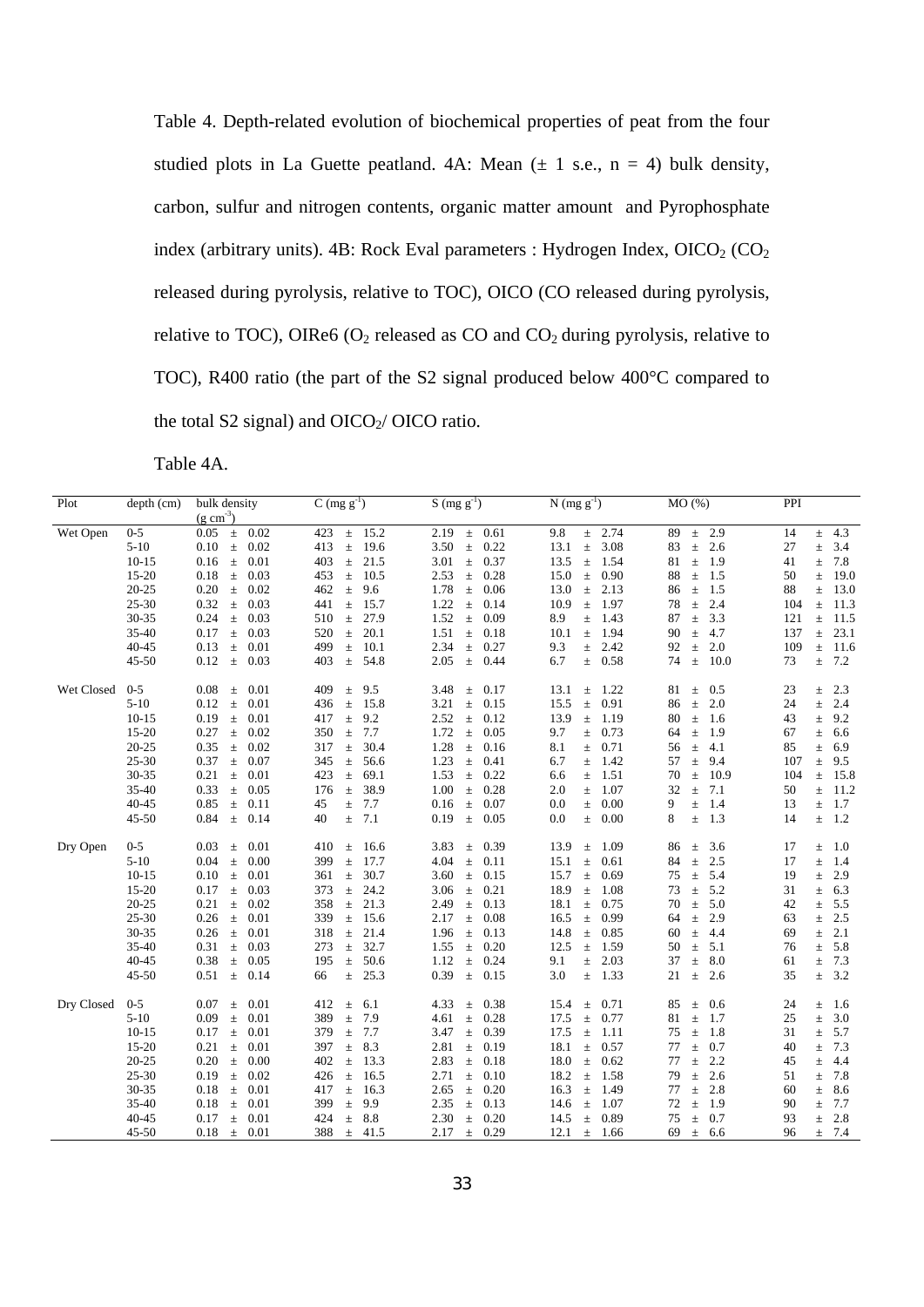## Table 4B.

| Plot       | depth (cm) | $HI$ (mg $HC$<br>$g^{-1}$ TOC) | OICO <sub>2</sub> (mg CO <sub>2</sub> )<br>$g^{-1}$ TOC) | OI CO (mg CO<br>$g^{-1}$ TOC) | OI Re6 (mg $O2$<br>$g^{-1}$ TOC) | R400                  | OICO <sub>2</sub> /OICO |
|------------|------------|--------------------------------|----------------------------------------------------------|-------------------------------|----------------------------------|-----------------------|-------------------------|
| Wet Open   | $0 - 5$    | 383<br>22.8<br>$\pm$           | 217<br>17.1<br>$\pm$                                     | 3.9<br>63<br>$\pm$            | 194<br>14.0<br>$\pm$             | 0.01<br>0.54<br>$\pm$ | 0.21<br>3.42<br>$\pm$   |
|            | $5 - 10$   | 15.3<br>395<br>$\pm$           | 185<br>14.4<br>$\pm$                                     | 48<br>1.1<br>$\pm$            | 162<br>11.0<br>$\pm$             | 0.50<br>0.01<br>$\pm$ | 3.86<br>$\pm$<br>0.25   |
|            | $10-15$    | 423<br>17.5<br>$\pm$           | 13.5<br>173<br>$\pm$                                     | 1.1<br>45<br>$\pm$            | 152<br>9.8<br>$\pm$              | 0.48<br>0.01<br>$\pm$ | 0.32<br>3.90<br>$\pm$   |
|            | 15-20      | 400<br>13.2<br>$\pm$           | 180<br>16.6<br>$\pm$                                     | 3.3<br>44<br>$\pm$            | 13.3<br>156<br>$\pm$             | 0.02<br>0.46<br>$\pm$ | 4.05<br>0.30<br>$\pm$   |
|            | $20 - 25$  | 418<br>19.8<br>$\pm$           | 158<br>14.7<br>$\pm$                                     | 45<br>2.2<br>$\pm$            | 141<br>11.9<br>$\pm$             | 0.40<br>0.02<br>$\pm$ | 3.46<br>0.18<br>$\pm$   |
|            | $25 - 30$  | 46.5<br>393<br>$\pm$           | 139<br>16.2<br>$\pm$                                     | 4.2<br>45<br>$\pm$            | 127<br>13.6<br>$\pm$             | 0.34<br>0.02<br>$\pm$ | 0.22<br>3.11<br>$\pm$   |
|            | 30-35      | 437<br>38.2<br>$\pm$           | 147<br>22.7<br>$\pm$                                     | 49<br>7.4<br>$\pm$            | 135<br>20.4<br>$\pm$             | 0.34<br>0.02<br>$\pm$ | 3.03<br>0.19<br>$\pm$   |
|            | 35-40      | 40.2<br>393<br>$\pm$           | 148<br>19.0<br>$\pm$                                     | 5.6<br>50<br>$\pm$            | 17.0<br>136<br>$\pm$             | 0.35<br>0.01<br>$\pm$ | 2.98<br>0.07<br>$\pm$   |
|            | $40 - 45$  | 325<br>17.7<br>$\pm$           | 17.3<br>179<br>$\pm$                                     | 6.8<br>66<br>$\pm$            | 168<br>16.3<br>$\pm$             | 0.38<br>0.01<br>$\pm$ | 2.70<br>0.09<br>$\pm$   |
|            | $45 - 50$  | 323<br>17.8<br>$\pm$           | 146<br>9.1<br>$\pm$                                      | 55<br>1.3<br>$\pm$            | 7.3<br>137<br>$\pm$              | 0.38<br>$\pm$<br>0.01 | 2.65<br>$\pm$<br>0.11   |
| Wet Closed | $0 - 5$    | 338<br>13.1<br>$\pm$           | 146<br>3.2<br>$\pm$                                      | 65<br>6.2<br>$\pm$            | 143<br>3.7<br>$\pm$              | 0.01<br>0.51<br>$\pm$ | 2.32<br>0.24<br>$\pm$   |
|            | $5 - 10$   | $\pm$<br>6.0<br>446            | 2.7<br>146<br>$\pm$                                      | 51<br>5.6<br>$\pm$            | 135<br>1.9<br>$\pm$              | 0.52<br>$\pm$<br>0.01 | 2.98<br>$\pm$<br>0.37   |
|            | $10 - 15$  | 5.2<br>465<br>$\pm$            | 5.6<br>125<br>$\pm$                                      | 57<br>7.6<br>$\pm$            | 124<br>6.2<br>$\pm$              | 0.44<br>0.02<br>$\pm$ | 2.30<br>0.32<br>$\pm$   |
|            | $15 - 20$  | 6.9<br>454<br>$\pm$            | 5.9<br>116<br>$\pm$                                      | 54<br>4.7<br>$\pm$            | 3.6<br>115<br>$\pm$              | 0.38<br>0.01<br>$\pm$ | 2.23<br>0.28<br>$\pm$   |
|            | $20 - 25$  | 452<br>7.1<br>$\pm$            | 97<br>2.8<br>$\pm$                                       | 54<br>3.4<br>$\pm$            | 101<br>2.0<br>$\pm$              | 0.34<br>0.01<br>$\pm$ | 1.82<br>0.17<br>$\pm$   |
|            | $25 - 30$  | 8.2<br>456<br>$\pm$            | 9.4<br>76<br>$\pm$                                       | 7.8<br>46<br>$\pm$            | 81<br>11.2<br>$\pm$              | 0.34<br>0.01<br>$\pm$ | 1.69<br>$\pm$<br>0.11   |
|            | 30-35      | 25.5<br>485<br>$\pm$           | 3.4<br>86<br>$\pm$                                       | 53<br>9.3<br>$\pm$            | 7.4<br>93<br>$\pm$               | 0.33<br>0.01<br>$\pm$ | 1.75<br>$\pm$<br>0.25   |
|            | 35-40      | 16.9<br>408<br>$\pm$           | 91<br>$\pm$<br>1.5                                       | 7.9<br>63<br>$\pm$            | 102<br>5.4<br>$\pm$              | 0.35<br>$\pm$<br>0.01 | 0.17<br>1.50<br>$\pm$   |
|            | $40 - 45$  | 371<br>11.6<br>$\pm$           | 2.3<br>82<br>$\pm$                                       | 5.2<br>67<br>$\pm$            | 97<br>1.9<br>$\pm$               | 0.40<br>0.00<br>$\pm$ | 1.26<br>0.13<br>$\pm$   |
|            | $45 - 50$  | 341<br>19.2<br>$\pm$           | 2.2<br>78<br>$\pm$                                       | 65<br>4.1<br>$\pm$            | 2.2<br>94<br>$\pm$               | 0.40<br>0.01<br>$\pm$ | 1.20<br>0.10<br>$\pm$   |
| Dry Open   | $0 - 5$    | 5.0<br>385<br>$\pm$            | 185<br>8.1<br>Ŧ.                                         | 54<br>3.1<br>$\pm$            | 165<br>5.7<br>$\pm$              | 0.01<br>0.56<br>$\pm$ | 0.28<br>3.45<br>$\pm$   |
|            | $5 - 10$   | 7.9<br>$\pm$<br>377            | 186<br>$\pm$<br>4.4                                      | 53<br>2.5<br>$\pm$            | 2.0<br>166<br>$\pm$              | 0.56<br>$\pm$<br>0.01 | 0.24<br>3.54<br>$\pm$   |
|            | $10 - 15$  | 428<br>11.9<br>$\pm$           | 164<br>3.0<br>$\pm$                                      | 3.1<br>43<br>$\pm$            | 2.6<br>144<br>$\pm$              | 0.52<br>0.03<br>$\pm$ | 3.83<br>0.29<br>$\pm$   |
|            | $15 - 20$  | 449<br>19.8<br>$\pm$           | 5.8<br>155<br>$\pm$                                      | 1.9<br>41<br>$\pm$            | 5.0<br>136<br>$\pm$              | 0.50<br>0.01<br>$\pm$ | 3.82<br>0.15<br>$\pm$   |
|            | $20 - 25$  | 457<br>11.2<br>$\pm$           | 5.5<br>147<br>$\pm$                                      | 40<br>1.8<br>$\pm$            | 4.3<br>129<br>$\pm$              | 0.46<br>0.01<br>$\pm$ | 3.72<br>0.19<br>$\pm$   |
|            | 25-30      | $\pm$ 2.7<br>463               | 4.2<br>133<br>$\pm$                                      | 2.2<br>39<br>$\pm$            | 3.7<br>119<br>$\pm$              | 0.42<br>0.01<br>$\pm$ | 3.45<br>$\pm$<br>0.19   |
|            | 30-35      | 8.6<br>438<br>$\pm$            | 13.6<br>112<br>$\pm$                                     | 36<br>1.5<br>$\pm$            | 102<br>10.0<br>$\pm$             | 0.38<br>0.01<br>$\pm$ | 3.14<br>0.40<br>$\pm$   |
|            | 35-40      | 26.4<br>398<br>$\pm$           | 108<br>2.7<br>$\pm$                                      | 2.1<br>39<br>$\pm$            | 2.1<br>101<br>$\pm$              | 0.35<br>0.00<br>$\pm$ | 2.82<br>$\pm$<br>0.19   |
|            | $40 - 45$  | 45.8<br>332<br>$\pm$           | 3.9<br>103<br>$\pm$                                      | 42<br>3.2<br>$\pm$            | 4.3<br>99<br>$\pm$               | 0.31<br>$\pm$<br>0.02 | 2.48<br>$\pm$<br>0.16   |
|            | $45 - 50$  | 7.3<br>286<br>$\pm$            | 1.7<br>96<br>$\pm$                                       | 47<br>2.4<br>$\pm$            | 97<br>1.4<br>$\pm$               | 0.28<br>0.02<br>$\pm$ | 2.08<br>$\pm$<br>0.12   |
| Dry Closed | $0 - 5$    | 349<br>20.7<br>$\pm$           | 12.3<br>154<br>$_{\pm}$                                  | 69<br>0.9<br>$\pm$            | 152<br>8.4<br>$\pm$              | 0.56<br>0.02<br>$\pm$ | 2.22<br>0.20<br>$\pm$   |
|            | $5 - 10$   | 388<br>$\pm$<br>4.5            | 12.6<br>147<br>$\pm$                                     | 2.9<br>64<br>$\pm$            | 143<br>10.7<br>$\pm$             | 0.53<br>$\pm$<br>0.01 | 2.30<br>$\pm$<br>0.12   |
|            | $10-15$    | 421<br>1.6<br>$\pm$            | 134<br>11.5<br>±.                                        | 55<br>1.2<br>$\pm$            | 129<br>9.0<br>$\pm$              | 0.49<br>0.01<br>$\pm$ | 2.41<br>0.17<br>$\pm$   |
|            | $15 - 20$  | 1.8<br>435<br>$\pm$            | 13.2<br>128<br>$\pm$                                     | 3.4<br>50<br>$\pm$            | 122<br>10.7<br>$\pm$             | 0.01<br>0.46<br>$\pm$ | 2.57<br>$\pm$<br>0.25   |
|            | $20 - 25$  | 428<br>14.3<br>$\pm$           | 108<br>14.9<br>$\pm$                                     | 50<br>3.6<br>$\pm$            | 107<br>12.4<br>$\pm$             | 0.45<br>0.01<br>$\pm$ | 2.16<br>0.21<br>$\pm$   |
|            | 25-30      | 404<br>14.8<br>$\pm$           | 105<br>16.0<br>$\pm$                                     | 47<br>3.6<br>$\pm$            | 103<br>13.1<br>$_{\pm}$          | 0.43<br>0.01<br>$\pm$ | 2.22<br>0.25<br>$\pm$   |
|            | 30-35      | 11.0<br>399<br>$\pm$           | 15.1<br>96<br>$\pm$                                      | 4.0<br>46<br>$\pm$            | 97<br>12.4<br>$\pm$              | 0.42<br>0.01<br>$\pm$ | 2.08<br>0.25<br>$\pm$   |
|            | $35 - 40$  | 406<br>9.0<br>$\pm$            | 85<br>13.1<br>$\pm$                                      | 2.6<br>44<br>$\pm$            | 87<br>10.9<br>$\pm$              | 0.39<br>0.01<br>$\pm$ | 1.90<br>0.20<br>$\pm$   |
|            | $40 - 45$  | 5.7<br>447<br>$\pm$            | 12.3<br>77<br>±.                                         | 43<br>3.0<br>$\pm$            | 81<br>10.6<br>$\pm$              | 0.35<br>0.01<br>$\pm$ | 1.78<br>0.17<br>$\pm$   |
|            | 45-50      | 400<br>17.7<br>$\pm$           | 76<br>9.9<br>$\pm$                                       | 46<br>1.4<br>$\pm$            | 81<br>7.4<br>$\pm$               | 0.36<br>0.02<br>$\pm$ | 1.67<br>0.21<br>$\pm$   |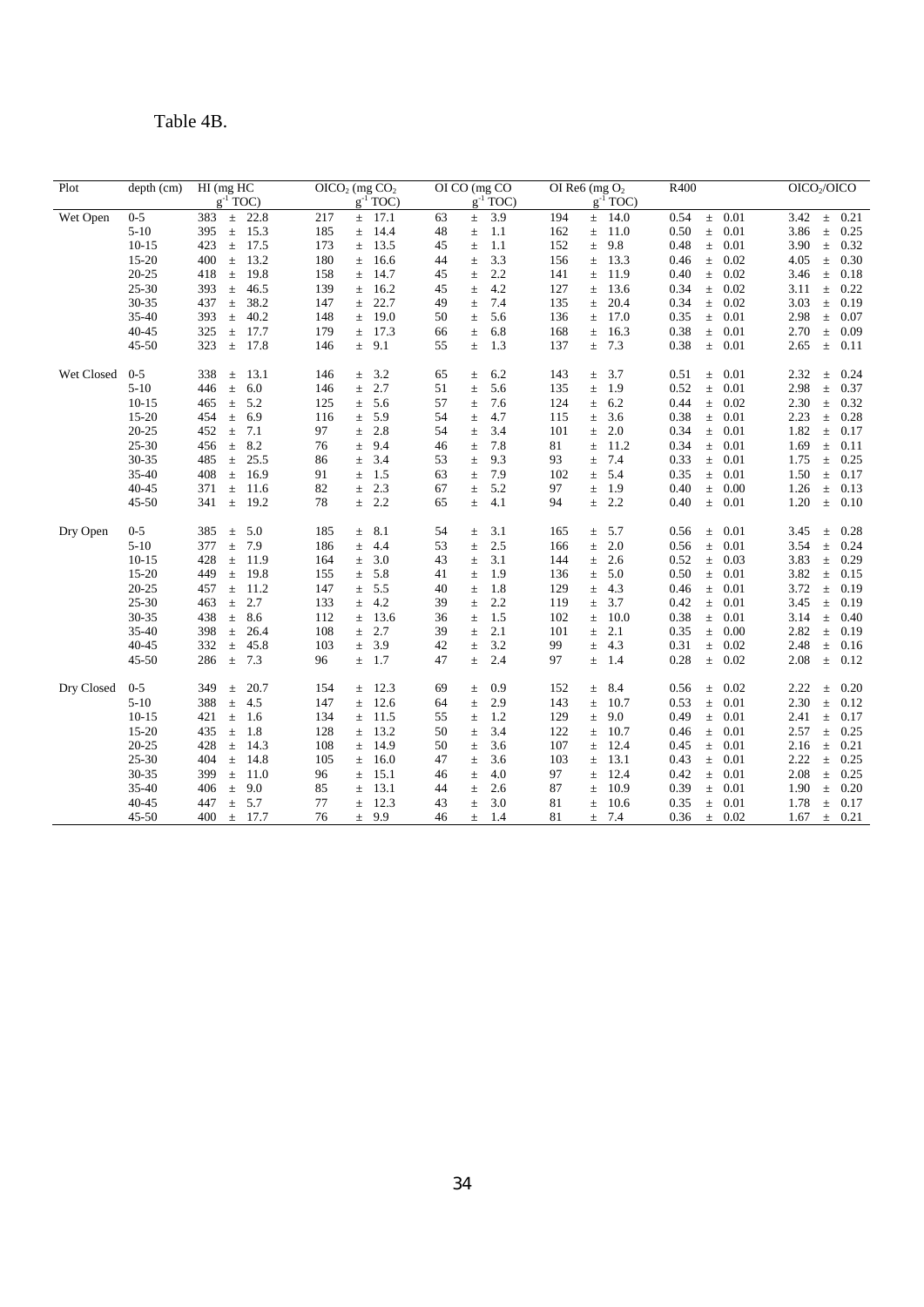|                         |                      | $0-5$ cm |                  | 5-10 cm   |                  | 10-15 cm                  |                  |
|-------------------------|----------------------|----------|------------------|-----------|------------------|---------------------------|------------------|
|                         |                      | F        | $\boldsymbol{P}$ | ${\bf F}$ | $\boldsymbol{P}$ | $\boldsymbol{\mathrm{F}}$ | $\boldsymbol{P}$ |
| bulk density            | area                 | 2.51     | 0.14             | 9.65      | 0.01             | 12.6                      | 0.004            |
|                         | vegetation           | 12.1     | 0.005            | 8.01      | 0.02             | 25.1                      | 0.0003           |
|                         | areaxvegetation 0.46 |          | 0.51             | 1.44      | 0.25             | 5.35                      | 0.04             |
| <b>PPI</b>              | area                 | 0.59     | 0.46             | 1.98      | 0.18             | 5.84                      | 0.03             |
|                         | vegetation           | 8.76     | 0.01             | 0.81      | 0.39             | 1.06                      | 0.32             |
|                         | areaxvegetation 0.22 |          | 0.64             | 4.24      | 0.06             | 0.54                      | 0.47             |
| HI                      | area                 | 0.15     | 0.71             | 13.6      | 0.003            | 2.35                      | 0.15             |
|                         | vegetation           | 5.71     | 0.03             | 9.78      | 0.01             | 2.53                      | 0.14             |
|                         | areaxvegetation 0.07 |          | 0.79             | 3.14      | 0.10             | 4.29                      | 0.06             |
| Total hemicellulose     | area                 | 18.4     | 0.001            | 20.3      | 0.001            | 6.81                      | 0.02             |
|                         | vegetation           | 11.8     | 0.005            | 2.02      | 0.18             | 0.15                      | 0.70             |
|                         | areaxvegetation 2.21 |          | 0.16             | 0.84      | 0.38             | 0.52                      | 0.49             |
| OIRe6                   | area                 | 0.61     | 0.45             | 0.48      | 0.50             | 0.04                      | 0.84             |
|                         | vegetation           | 15.1     | 0.002            | 8.19      | 0.01             | 8.20                      | 0.01             |
|                         | areaxvegetation      | 3.72     | 0.08             | 0.01      | 0.93             | 0.70                      | 0.42             |
| OICO <sub>2</sub> /OICO | area                 | 0.03     | 0.88             | 3.69      | 0.08             | 0.003                     | 0.96             |
|                         | vegetation           | 24.3     | 0.0003           | 16.3      | 0.002            | 28.2                      | 0.0002           |
|                         | areaxvegetation 0.08 |          | 0.79             | 0.48      | 0.50             | 0.09                      | 0.77             |
| R400                    | area                 | 9.12     | 0.01             | 12.1      | 0.005            | 6.20                      | 0.03             |
|                         | vegetation           | 1.75     | 0.21             | 0.05      | 0.83             | 4.24                      | 0.06             |
|                         | areaxvegetation      | 1.81     | 0.20             | 4.01      | 0.07             | 0.01                      | 0.94             |
| ${\bf S}$               | area                 | 8.94     | 0.01             | 23.0      | 0.0004           | 6.41                      | 0.03             |
|                         | vegetation           | 4.64     | 0.05             | 0.51      | 0.49             | 1.08                      | 0.32             |
|                         | areaxvegetation 0.90 |          | 0.36             | 4.59      | 0.05             | 0.16                      | 0.70             |
| C/S                     | area                 | 8.00     | 0.02             | 19.1      | 0.001            | 7.10                      | 0.02             |
|                         | vegetation           | 3.93     | 0.07             | 0.01      | 0.91             | 0.98                      | 0.34             |
|                         | areaxvegetation      | 1.06     | 0.32             | 3.39      | 0.09             | 0.07                      | 0.80             |
| C/N                     | area                 | 2.47     | 0.14             | 4.26      | 0.06             | 7.20                      | 0.02             |
|                         | vegetation           | 1.17     | 0.30             | 1.96      | 0.19             | 0.12                      | 0.73             |
|                         | areaxvegetation      | 0.48     | 0.50             | 0.00      | 0.97             | 0.09                      | 0.78             |
| OM content              | area                 | 0.09     | 0.77             | 0.70      | 0.42             | 3.14                      | 0.10             |
|                         | vegetation           | 3.57     | 0.08             | 0.01      | 0.92             | 0.02                      | 0.89             |
|                         | areaxvegetation      | 1.82     | 0.20             | 1.76      | 0.21             | 0.11                      | 0.75             |
| $\mathcal{C}$           | area                 | 0.14     | 0.72             | 3.64      | 0.08             | 4.21                      | 0.06             |
|                         | vegetation           | 0.26     | 0.62             | 0.14      | 0.72             | 0.66                      | 0.43             |
|                         | areaxvegetation      | 0.40     | 0.54             | 1.11      | 0.31             | 0.01                      | 0.93             |
| ${\bf N}$               | area                 | 3.09     | 0.10             | 1.03      | 0.33             | 2.36                      | 0.15             |
|                         | vegetation           | 1.68     | 0.22             | 1.63      | 0.23             | 0.08                      | 0.79             |
|                         | areaxvegetation      | 0.53     | 0.48             | 0.20      | 0.66             | 0.002                     | 0.96             |

Table 5. Statistical results of the two-way ANOVAs for each response variable.